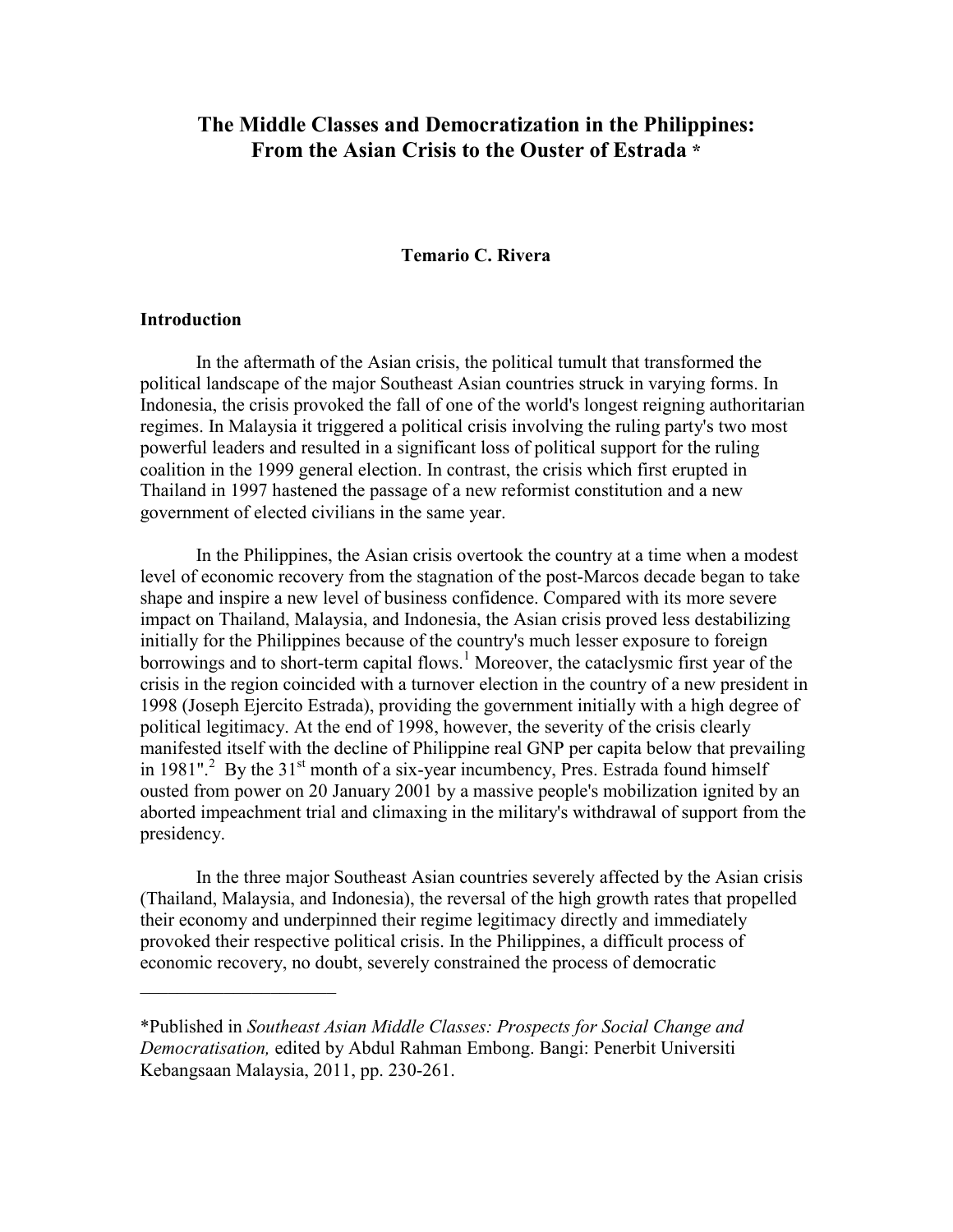consolidation. However, the crisis that led to the ouster of the Estrada administration took shape initially as a result of an inept leadership that got mired increasingly in corruption and shady deals involving relatives, cronies and high government officials. Later, the president himself would be exposed as the orchestrator of a grand scheme of enriching himself and family through an illegal numbers game (*jueteng*), stock manipulations, and diversion of government funds. Accused of pervasive cronyism, corruption, and ineptitude, the Estrada administration further galvanized opposition to the government with its pursuit of a highly contentious plan to amend the constitution in 1999. Unlike in Thailand where overwhelming public approval met the adoption of the new constitution seen as a necessary step toward democratic consolidation, the initiative for constitutional change in the Philippines was identified with partisan elite interests and faced widespread challenge and opposition.<sup>3</sup> The failure of the administration's poverty program and its pursuit of a contentious, costly war in southern Philippines (Mindanao) against the Moro Islamic Liberation Front (MILF) further fanned the flames of political opposition to the government.

 This paper examines the role of the middle classes in the process of democratic transition and consolidation in the Philippines, particularly in light of the Asian crisis and the upheaval leading to the ouster of President Estrada. It also analyzes the ideas and attitudes of the middle classes in the Philippines on a set of related themes about society and politics as seen from the results of a survey conducted in Metro Manila in 1997 at the onset of the Asian crisis.

# **The Middle Classes in the Philippine Context**<sup>4</sup>

Reflecting the lack of sustained high economic growth in the country during the last three decades in contrast with that of East Asia and the more robust economies of Southeast Asia, the middle classes in the Philippines constitute a smaller proportion of the population. Surveys and studies using either the gradational or relational methodological approaches to social class in the Philippines estimate that the middle classes by the end of the 1990s range from 10 to 12% of the working population or of total households.<sup>5</sup> In this paper, the middle class is classified into three fractions: the new middle class of professionals, administrators and managers; the old middle class of the traditional petty-bourgeoisie and small employers with less than 10 workers; and the marginal middle class of white collar workers in the relatively low-paying occupations with little work autonomy.

 While small in numbers, the middle classes have in fact played important political roles in varying conjunctures since the declaration of independence in 1946. There are a number of important factors that account for the political role of the middle classes in the country on a scale seemingly out of proportion to their actual numbers. First, an educated middle class highly concentrated in Metro Manila and later in the major urban centers emerged as early as the American colonial period due to a combination of a number of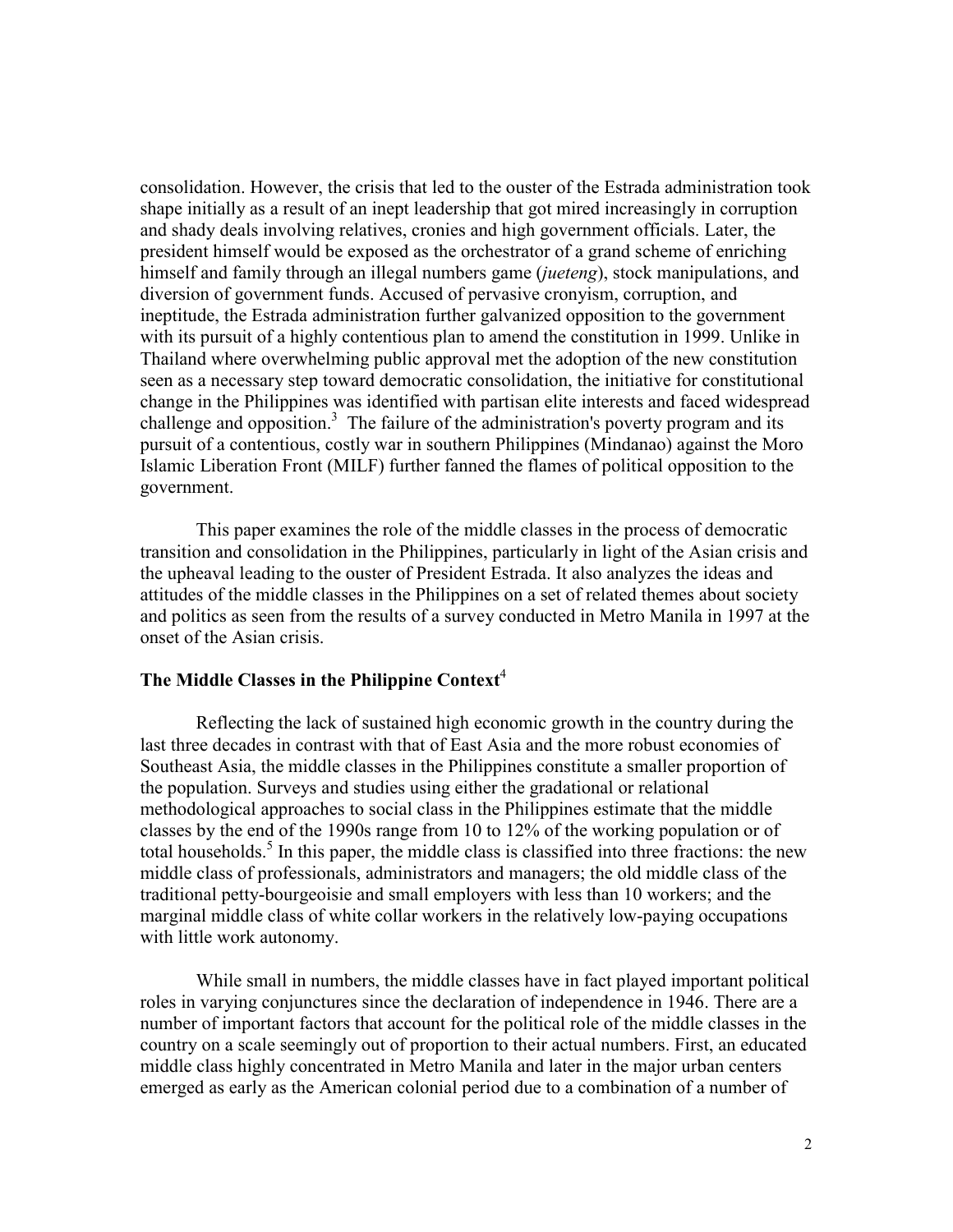factors. Manila's role as a center of the export and import trade in the country spawned a lot of diverse professional and technical services. In this context, American colonial policy introduced a system of mass public education and initiated the Filipinization of the civil service which opened up new opportunities for employment as professionals in the civil service. Thus, by the twilight of American colonial rule in 1939, one author estimates that those employed as professionals (accountants, engineers, lawyers, physicians, and college professors) teachers and government civil servants including those performing clerical tasks constituted 18 percent of the labor force in Manila.<sup>6</sup>

By the 1950s, a remarkable economic growth initially propelled by exchange controls and import substitution which saw the manufacturing sector growing at an average annual rate of 12 percent, nurtured a generation of new middle classes rooted in the private business sector and outside the state bureaucracy. This economic growth also sparked an education boom at the tertiary level resulting in the proliferation of numerous colleges and universities providing relatively cheap education, albeit of very uneven quality. As economic growth slowed down and later stagnated in the ensuing decades, the relatively large sector of college-educated individuals with middle class outlooks who could not find stable and satisfying jobs proved to be a potent factor for the political activism of this segment of the middle classes.

A second factor for the significant political presence of the middle classes lies in the country's legacy of a formal electoral democratic system which allowed for a far greater space in articulating and organizing middle class interests of various kinds. Thus, the country's history of regular electoral contestations, free media and formal guarantees of civil and political rights have also served to develop the political skills and confidence of key fractions of the middle classes. Not even the authoritarian rule of Mr. Marcos was able to effectively stifle the activism of civil society organizations even while many were forced to go underground at the height of martial rule.

Finally, the development and growth of a significant segment of the new and old middle class fractions outside of the direct control of the state has enhanced the role of the middle classes in waging political actions. Even the lower middle classes directly nurtured by the state such as the huge numbers of public school teachers and other civil servants have not developed any strong sense of professional or institutional loyalty to the state, making them more open to oppositionist activities against the state itself. In the economies of the NICs of both East and Southeast Asia, the state exerted a more direct and pervasive control in the growth of its own middle classes. Nurtured by greater economic affluence and constrained by authoritarian political environments, the middle classes in these states faced more daunting conditions for activist and reformist politics. While the developments discussed above have served to condition the politics of the middle classes in the Philippines, it must also be made clear that there is no distinct and predictable role associated with middle classes. In actual historical circumstances, middle class political propensities and practices have ranged from right- wing conservatism and radicalism to liberal and left-wing political causes.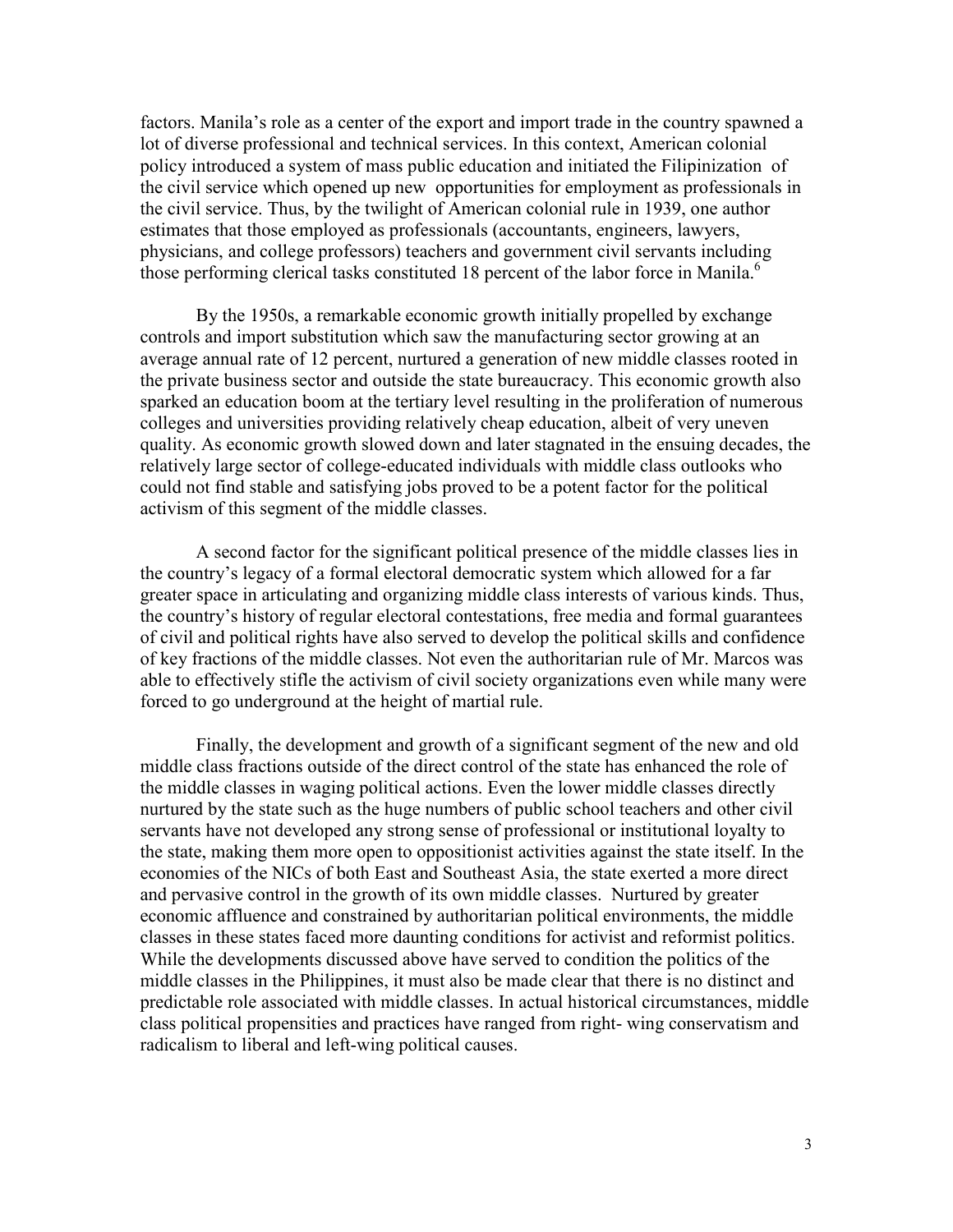Since the postwar years, a number of outstanding features and tendencies have underpinned middle class politics and social behavior in the Philippines. First, all of the major oppositionist political projects and movements during these years had middle class leaderships. In turn these activist movements relied strongly on constituencies of university students and college educated professionals as their initial base of political support even while such projects self-consciously aimed at organizing other social classes and sectors for their ultimate political goals. Second, these major organized political movements led by middle class personalities have been invariably influenced by the following ideologies: Marxist-Communist, conservative and radical schools of Christianity, syncretic versions of liberal-pluralist views, and in particular in the Southern Philippines, Islamic fundamentalism and radicalism. Third, there has been a significant rate of out-migration whether as permanent residents (mainly to the United States, Canada and Australia) or overseas contract workers (Middle East, Southeast Asia, Japan and Europe) particularly by the educated fractions of the middle classes.

## **Middle Class Politics During the Period of Formal Electoral Democracy, 1946-1972**

 During the postwar period up to 1972, middle class involvement in politics ranged from conservative to moderate and radical projects. Among the educated progressive middle classes during this period , the most compelling political issue focused on fleshing out a nationalist and democratic alternative political program to what was then perceived as a government run by the country's most powerful dynastic political clans largely subservient to American political and economic interests in the region. In the context of the economic downturn that overtook the manufacturing growth in the fifties, two major oppositional political responses emerged. The first was Marxist-Maoist inspired and gathered strength with its militant youth-student organizations in the sixties and climaxed with the launching of a new communist party in 1968. Of the 13 founding members of the new communist party, 10 came from middle class families and the founding chairman, Jose Ma. Sison, while born into a landed clan worked as a university professor.<sup>7</sup> Moreover, during the formative years of the new party the overwhelming majority of the party's initial core of cadres were university students and intellectuals from middle class families. The guerrilla movement founded by the new party in 1969 also gained its momentum with cadres recruited from militant student and youth organizations. Under the direct influence of the new party, several sectoral and people's organizations were formed in the sixties and seventies and most of these were also led by cadres with middle class backgrounds.

 The second significant oppositional political response to the crisis of the sixties and seventies centered on a grouping of parties and organizations directly inspired by Christian reformism and radicalism. These church-based movements also emerged as a direct response to what was then perceived as the developing hegemonic political threat posed by Marxist-inspired organizations.<sup>8</sup> Among the Catholic-based organizations, the influence of the social activism of the papal encyclicals of the sixties was significant with much of the initial political guidance coming from Jesuit priests and theologians. One concerted attempt to develop a formal national political party anchored on principles of Christian social democracy was exemplified by the founding of the Christian Social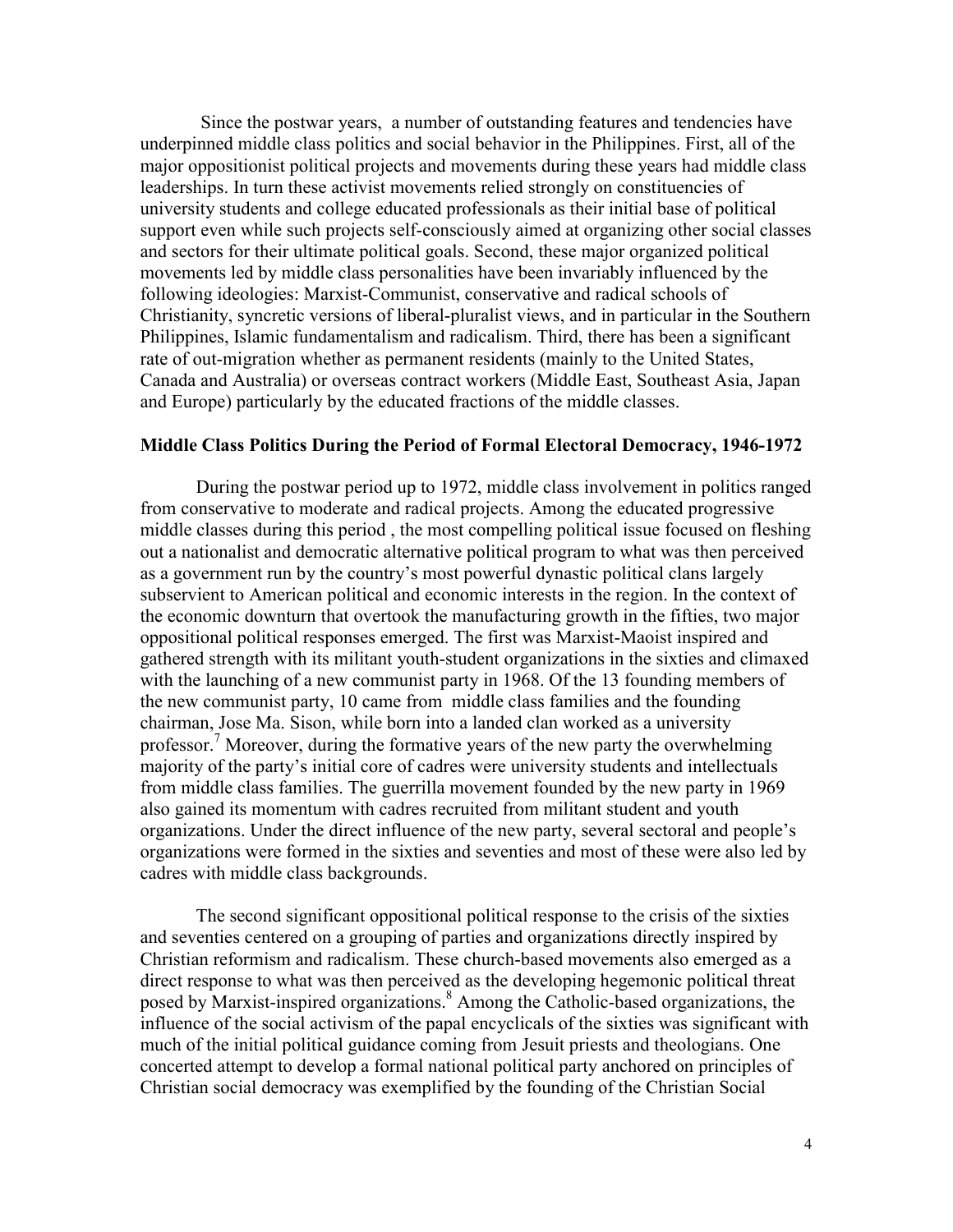Movement in the sixties and later the National Union of Christian Democrats. Two of these church-inspired organizations continue to have a political presence in current politics: the Democratic Socialist Party of the Philippines (PDSP) founded in 1973 and KASAPI, organized in 1969. A more radical version of Christian activism also emerged under the influence of Marxism, Maoism and the liberation theology of Latin America and would take organizational root with the founding of the Christians for National Liberation in the early seventies. Like the Marxist inspired parties and organizations that were formed during the sixties, the church-based reformist and radical movements were also led and staffed by middle class professionals and college graduates.

A third strand of middle class politics during the fifties and sixties is seen in the reformist liberal activism of professionals and business entrepreneurs who founded citizen's parties for good government or sought to safeguard and reform the electoral process. The best example of a middle class organization best known for its continuing project of monitoring electoral processes and results is the National Movement for Free Elections (NAMFREL). Founded in 1951 under American auspices, the organization has succeeded in institutionalizing itself as the country's unofficial guardian of electoral contests, particularly of the counting of votes, and has involved in the process many leading professionals, church and business personalities. Middle class liberal activism during this period was also dramatized by the mobilization of political support for many independent candidates during the election in 1971 for members of a commission to draft a new constitution.

 The decade of the fifties and sixties also marked the second wave of outmigration of substantial number of Filipino professionals to the United States.<sup>9</sup> Most of the professionals who immigrated to the United States at this time were nurses and medical doctors. During this period, Filipinos constituted the biggest number of nurses in the United States while the medical doctors were the second biggest group of migrant doctors, next only to those from India. The pre-war and post-war wave of migrations have in fact made the Filipino community in the United States the fastest growing group of immigrants from Asia. This "brain drain" first to North America and later to various countries of Asia, the Middle East, and Europe is one of the enduring proclivities of the educated Filipino middle class.

During the liberal democratic period, middle class political activism made its most dramatic impact with the popularization of a nationalist consciousness and political program articulated through both Marxist revolutionary idioms and Christian social activism. Moreover, by propagating the nationalist program through the use of *Pilipino*, the national language, these political movements advanced immensely the acceptability of a common language of every day discourse. In light of the practice of the elites in using English as the official means of communication and the traditional hostility of other major ethnic linguistic groupings to the use of *Pilipino*, this political popularization of the national language by nationalist and revolutionary organizations was an important contribution to national consciousness and identity.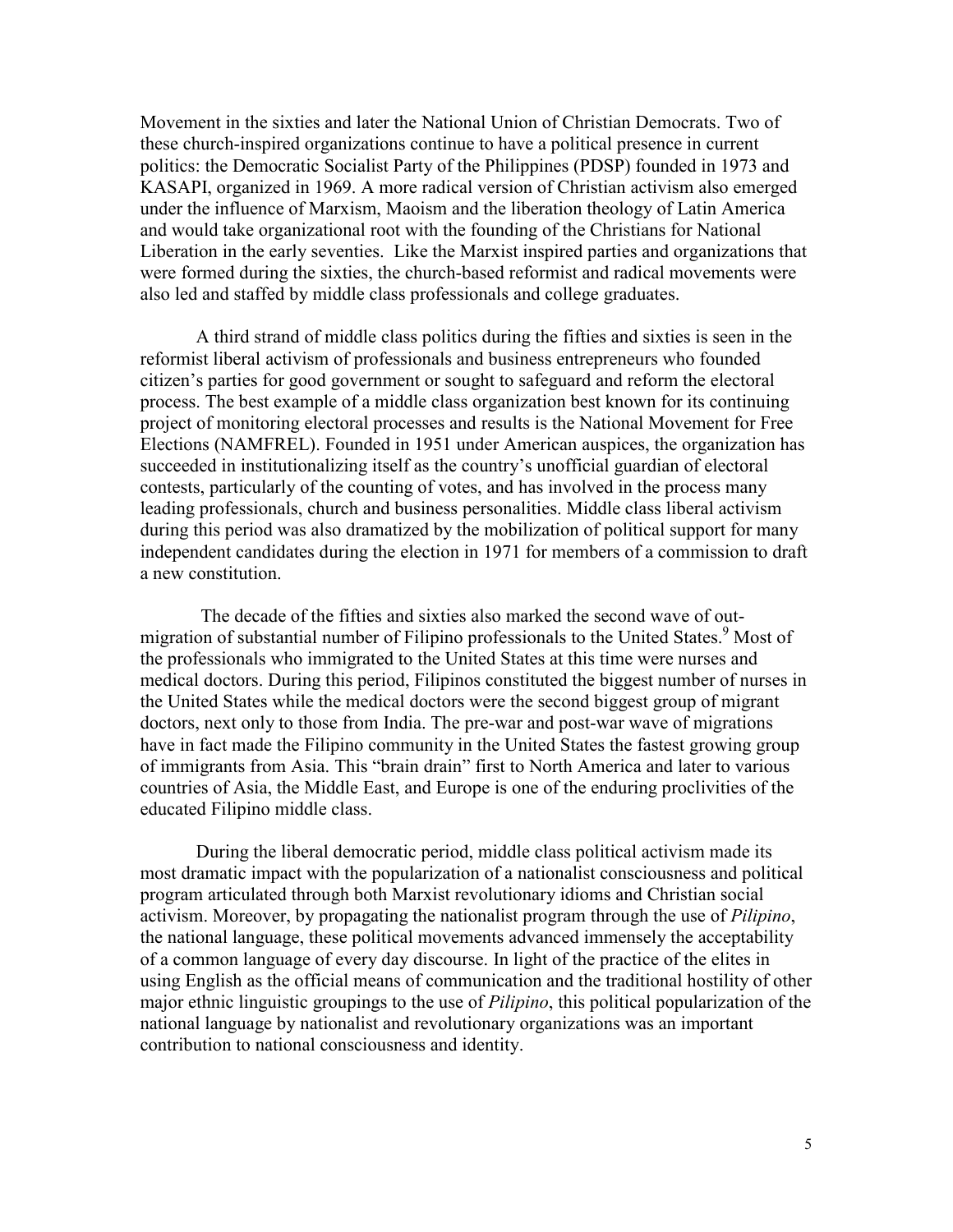Finally, reflecting their structural weakness as a political constituency, the middle-class led political movements during this period deliberately sought and cultivated systematic linkages and coalitions with other social classes and sectors, primarily those of the peasantry and agricultural workers, and the urban poor and industrial workers. Whether as a product of conscious ideology and strategy or a pragmatic political response, these political and organizing efforts by the middle classled political movements and parties largely defined their political credibility and organizational strength.

## **Middle Class Politics During the Authoritarian Rule of Marcos, 1972-1986**

During the authoritarian rule of Marcos, middle class politics needs to be situated in the context of the struggle against the dictatorship. Shaped by the earlier alignment of political forces during the sixties, the organized involvement of middle class fractions against authoritarian rule was mediated through three basic political forces: 1) the Marxist-Maoist inspired organizations under the leadership of the new Communist party and the much smaller independent Marxist-socialist organizations; 2) the Christianrooted political movements and parties with the more militant ones adopting variations of Christian social democratic ideologies; and 3) the organizations propelled by liberal democratic ideologies such as KAAKBAY (Movement for National Independence and Sovereignty) headed by the well-known liberal oppositionist politician, the late senator Jose W. Diokno. Along the same mold were organizations such as MABINI and the Free Legal Assistance Group (FLAG) made up of human rights lawyers opposed to the dictatorship.

In the southern part of the country in Mindanao, middle class opposition to authoritarian rule took on a special dimension due to the special religious ethnic factor. Among the ethnic Muslims, middle class participation in the struggle was principally mediated through the originally separatist Moro National Liberation Front (MNLF) whose leadership also included many university educated intellectuals and students including its founding head, Nur Misuari, who once taught at the University of the Philippines.

A unique process of middle class radicalism took place during the period of authoritarian rule with the politicization of the military. As an institution, the military in the Philippines has an officer corps made up overwhelmingly of recruits from middle class families. By the early eighties, the protracted war with the communist-led guerrillas and the separatist Muslim armed parties in the context of the cronyism and lack of professionalism of the top loyalist Marcos generals had demoralized the younger battlehardened officer corps. Spearheaded by the class 1971 graduates of the Philippine Military Academy, a reformist faction identified with then Secretary of National Defense Enrile developed within the military. This would later constitute the nucleus of the mutinous faction that ignited the February uprising. Unlike other processes of middle class activism whose success usually required systematic linkages and coalitions with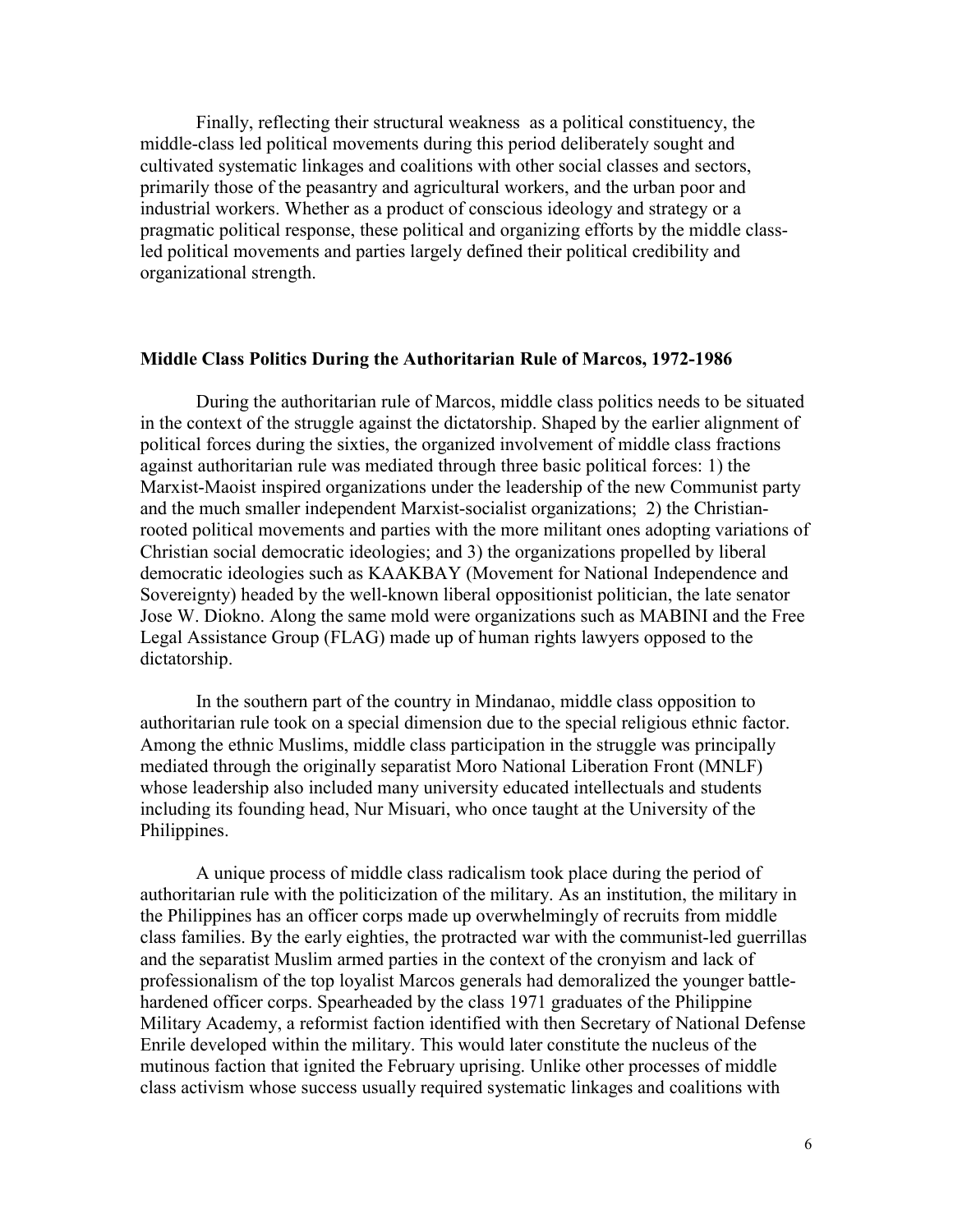other social classes and sectors, the middle class military officers were in control of an institution that could propel them into power without any need for a social and political base.<sup>10</sup> Fortunately for the Aquino administration that replaced the authoritarian rule of Marcos, the seven coup attempts launched by military rebels all failed. But at the same time, the politicization of the military, like in most transitions to democratic rule, became the most de-stabilizing problem that the first two post-Marcos administrations (Aquino and Ramos) had to address.

In terms of the composition of the middle classes, another important feature of authoritarian rule under Marcos was the rapid expansion of the state bureaucracy. With its direct intervention and control of various aspects of the economy, the Marcos administration created several government owned and controlled corporations (GOCCs). In 1975, employment in GOCCs totalled 41,250; by 1984, employment in these same government corporations reached 134, 453, an increase of 226 percent. During the same period, the entire government civil service also experienced a 145 percent increase from 533,284 in 1975 to 1,310,789 in 1984 (Civil Service Commission 1986). Among the civil servants, public school teachers at varying levels proved to be the most responsive to the anti-dictatorship struggle and a number of both aboveground and clandestine militant organizations emerged from their ranks.

 In 1983, the assassination of oppositionist senator Benigno Aquino Jr. who was returning from political exile in the United States provided a decisive turning point in the struggle against authoritarian rule. Aquino's murder took place in the context of an intensifying economic crisis and more than a decade-long struggle against the dictatorship by communist-led armed guerrillas in the countryside and several legal and clandestine organizations in major cities and town centers all over the country. The assassination of the well-known opposition leader further fractured the remaining elite support for the dictatorship and opened up new opportunities for coalitional politics among various parties and organizations of different political persuasions. With the emergence of a far broader and more determined opposition, many sectors traditionally cowed by the dictatorship were emboldened to join open actions of defiance against authoritarian rule. Thus, during the twilight years of the authoritarian regime some of the most vivid open protests erupted in the very centers of high commerce and finance involving the professionals, white collar workers, and the anti-crony business personalities. $11$ 

Through four days of military mutiny and a people's uprising from 22-25 February 1986, the struggle against the dictatorship climaxed with Mr. Marcos fleeing to Hawaii under American auspices.<sup>12</sup> It has become fashionable to refer to the four days of mutiny and uprising in February 1986 as the "middle class revolution" that signalled the end of the dictatorship. It is of course true that many of those who played leadership roles during the uprising, particularly in the  $EDSA<sup>13</sup>$  part of the confrontation, were professionals and middle class personalities including the mutinous military officers and the ubiquitous priests and nuns. It is also true, however, that in other areas of the popular uprising, in particular the Mendiola area in the vicinity of the presidential palace, leftwing organized labor organizations had a pronounced political presence. What needs to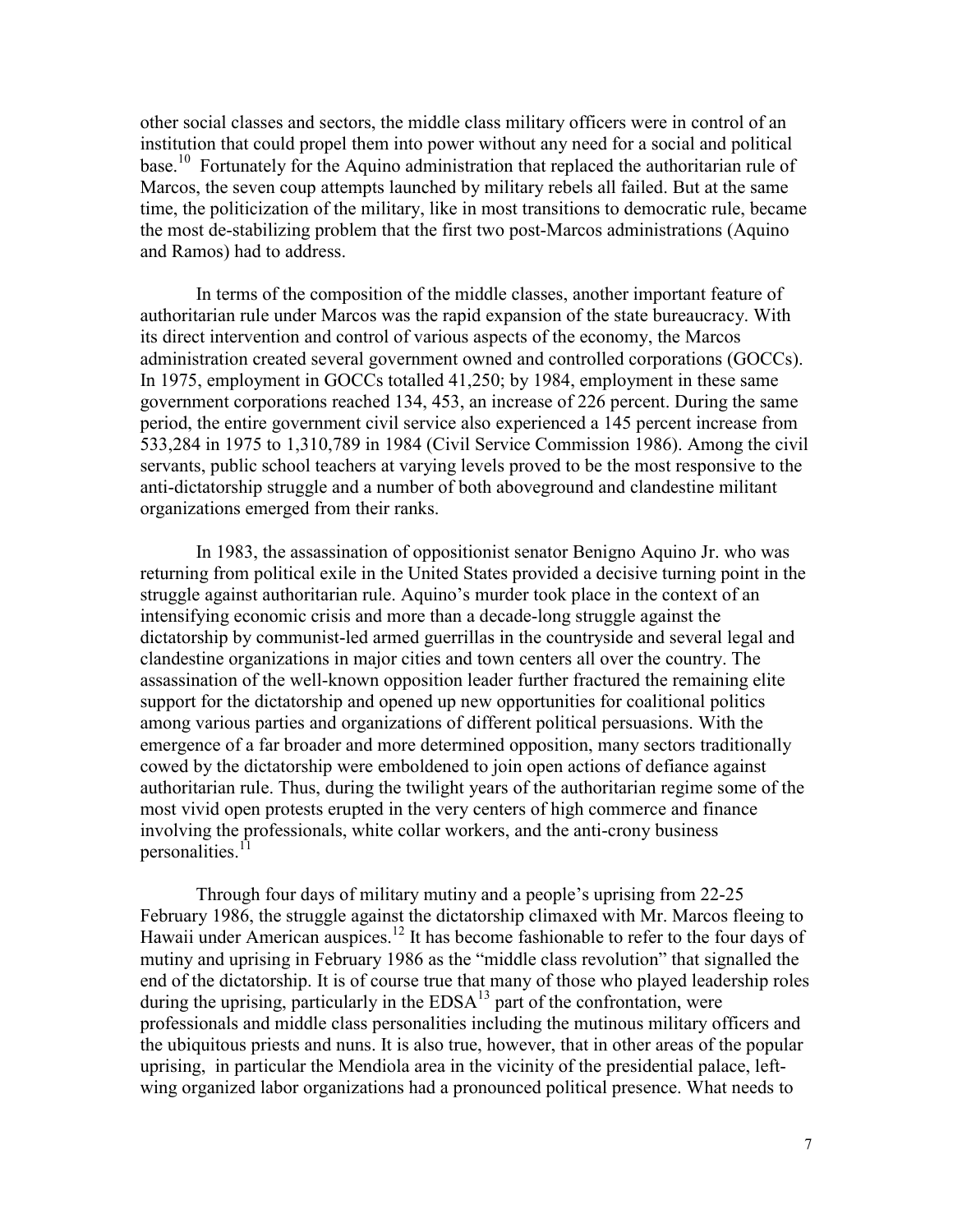be explained more carefully is the genuinely popular nature of the uprising that galvanized the participation of the people from all walks of life, rich and poor alike.<sup>14</sup>

 In the struggle against the authoritarian rule of Marcos, middle class leadership was pervasive among all opposition groups across ideological and political lines with the exception of the political parties led by anti-Marcos politicians from conservative, long established political and economic clans. It was difficult, however, to construct stable coalitional linkages among various groups of competing ideological outlooks and political strategies. For instance, the assassination of Aquino provided excellent opportunities for coalitional politics against the dictatorship. In another sense, however, by pushing the Marcos administration into a politically defensive stance, this same event opened up the democratic space that allowed smaller, less ideological opposition groups to be less dependent organizationally on the much bigger political formations. On the whole, the struggle against the Marcos dictatorship showcased the political strengths and weaknesses of the middle classes in their political practices as class fractions. As a source of political leadership, the middle classes, especially its most educated segment, have indeed responded to all kinds of political projects, whether as technocrats of the Marcos dictatorship, cadres of revolutionary parties, or army coup leaders. But it is this same flexibility and contradictoriness which stresses the limitations of the middle class as a constituency for political action.

#### **Middle Class Politics During the Post-Marcos Period Since 1986**

With the restoration of formal democratic rule following the popular ratification of a new constitution and the holding of elections in 1987, the electoral system once again became the main arena for legitimizing political contestations in the country.<sup>15</sup> The transition to democratic rule, however, has been extremely contentious and protracted. Reflecting the problem of a politicized military, the Aquino-led successor administration to authoritarian rule had to weather no less than seven coup attempts in its first four years in office. It took the next administration under former General Ramos, elected as president in 1992, to successfully conclude a political settlement with the military rebels in 1995 and a peace accord with the Moro National Liberation Front (MNLF) in 1996. Following the Ramos administration, the Estrada presidency elected in 1998 has yet to work out a political solution vis-à-vis the local communist-led challenge, now more than thirty years in armed opposition. Moreover, the government continues to face another armed challenge from the Moro Islamic Liberation Front (MILF), a breakaway armed party from the MNLF.

 For many middle class-led organizations and middle class personalities, the opening up of democratic space and the restoration of electoral contests in the post-Marcos period signalled a serious reexamination of strategies and tactics for political practice and contestation. Many have opted to explore the opportunities and possibilities provided by the democratized conjuncture, in spite of all its faults and weaknesses. The passage of the Local Government Code in 1991 further provided incentives for NGOs and smaller, new political parties to contest political power at the local levels of government. With the revival of the electoral process, much of the more moderate strand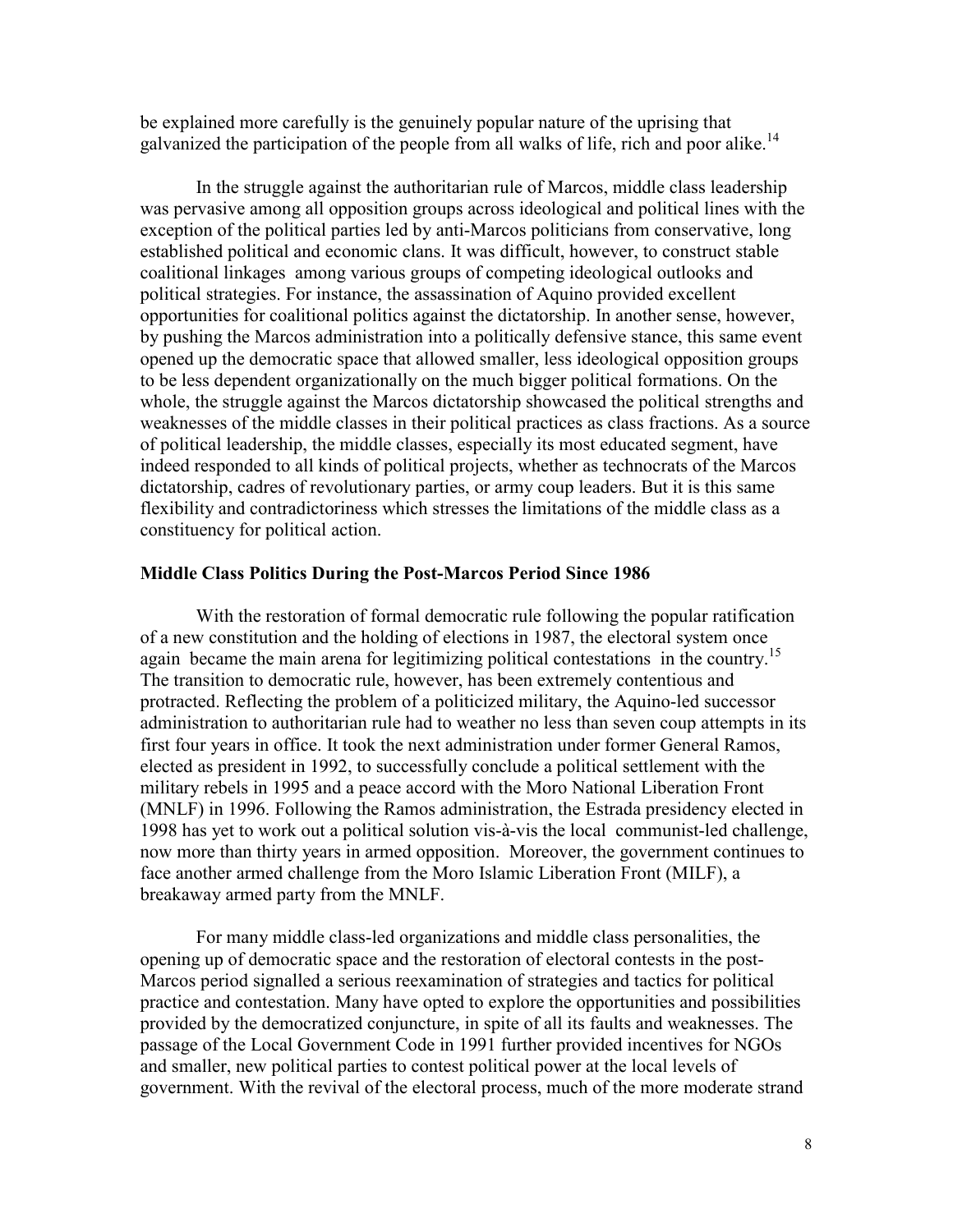of middle class activism centered on the revival and strengthening of NAMFREL as the electoral watchdog particularly during national elections.

In taking advantage of these new arenas of organizing and mobilizing, many developmental NGOs and people's organizations (POs) have formed political networks to support progressive candidates or work out coalitions with the existing political parties. More recently, these networks have formed new political parties in response to the party list system , resulting in the first set of elected party list candidates in the lower house of Congress in the 1998 national elections. Another tendency has been reflected in simply maximizing the political and organizational reach of developmental and advocacy NGOs and people's organizations but uncoupling this effort from any armed political movement. A good example of this is the political activism that has animated the Philippine Rural Reconstruction Movement (PRRM), the country's biggest single developmental NGO.<sup>16</sup>

These new possibilities for political action and strategy sparked by the transition to a more open polity highlights the most crucial aspect of policy debates across all political and ideological spectrums: does the newly opened up political space provide enough opportunities to pursue fundamentally transformative socio-political projects without resorting to armed struggle? In its various manifestations, this contested claim has been one of the reasons for the internal debates that have bedeviled the armed communist movement in the country since 1986, leading to serious organizational splits.<sup>17</sup> After the ouster of the Estrada administration, however, almost all the major Marxist-inspired left-wing political formations including those aligned with the underground Communist Party of the Philippines had put up their own legal political parties to contest the May 2001 elections, particularly the party-list system.

In response to the restoration of formal democratic rule, all of the oppositional formations and parties influenced by Christian social activism have embraced the electoral system as the legitimate arena for political contestation. Following the successful peace negotiations concluded with the government in 1995, the once clandestine military rebel formations have also come out in the open. With the active participation of personalities with military backgrounds in electoral contests, a new generation of soldier-politicians has emerged in fact.

One important area for further understanding middle class behavior lies in their participation in the phenomenon of contract labor overseas. In the search for better work opportunities abroad, Filipinos have served as overseas contract workers in significant numbers. One study shows that "the number of processed Filipino contract workers increased twenty-fold over a 16-year period, from just over 36,000 in 1975 to almost 700,000 in 1991" (Cariño 1992:6). During a 12 year period from 1895 to 1996, statistics from the Philippine Overseas Employment Agency show that an average of 600,000 Filipinos left the country as overseas contract workers. From 1986 to 1994, the average dollar remittances of these overseas workers constituted 17 percent of the country's annual exports.<sup>18</sup>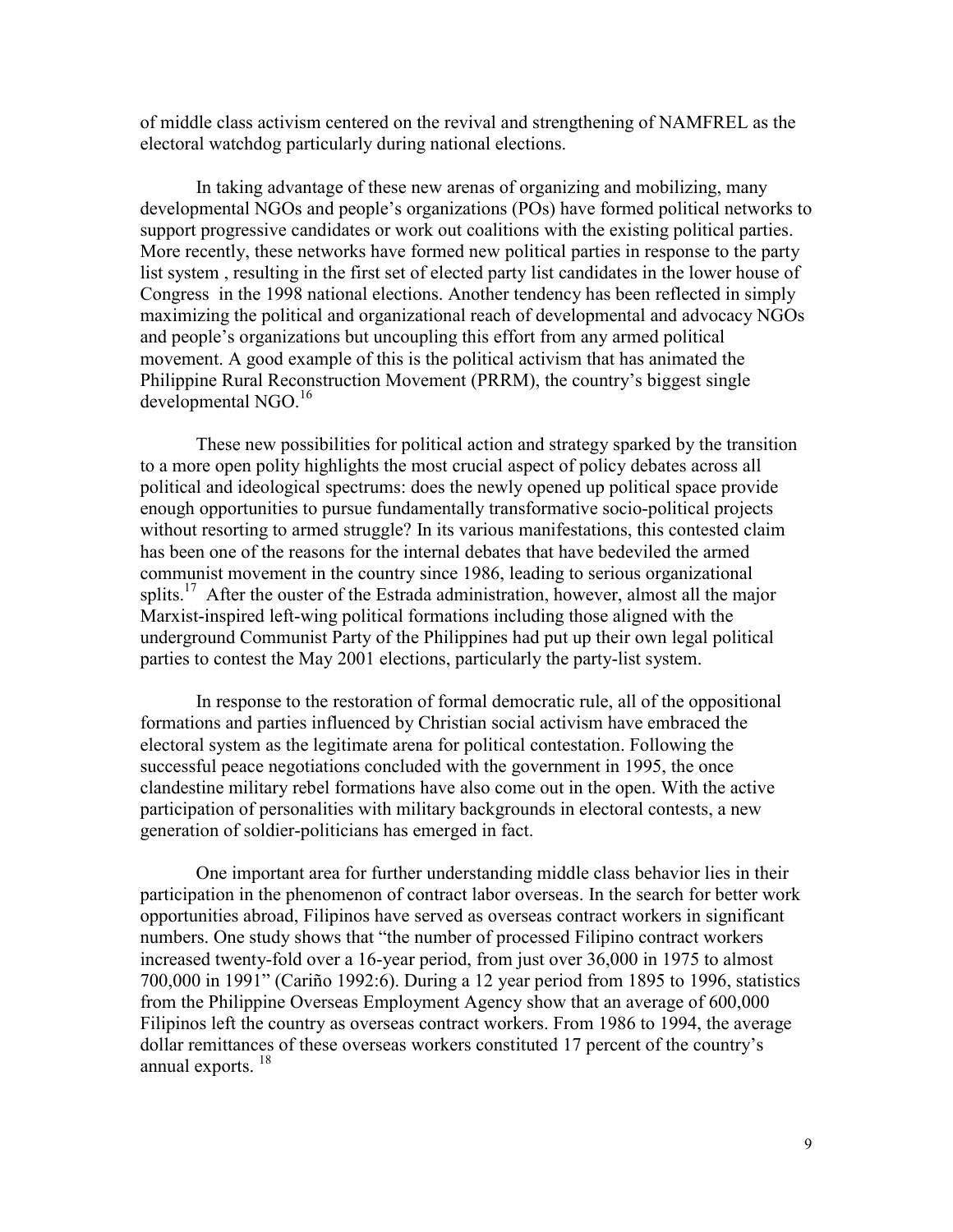The extent of middle class participation in the overseas Filipino workers (OFW) phenomenon is indicated by data on their educational backgrounds. Using data from the 1995 Census of Population, one author calculates that of those with at least some college background, 22 percent had served as OFW. The same data show that of those with at least a college degree, 16 percent had been OFWs (Jackson 1997:44). One other study completed in 1983 also reveals that over 50 percent of the Filipino migrant workers surveyed had completed college, or had at least taken some college subjects (Gibson 1983).<sup>19</sup> An important aspect of the OFW experience that needs to be systematically studied lies in the way this process has reconstituted identities and transformed the social, economic, and political positions of the workers and their families.<sup>20</sup> For its political implications, it may be argued that the OFW phenomenon has provided a safety valve that undercuts the social basis for political activism and militancy. On the other hand, it may have also produced a new generation of community leaders with political skills and more diverse resources and more receptive to progressive political projects and less tolerant of the traditional ways of doing things.

Another significant arena of middle class politics lies in the support for charismatic religious movements, in both their Catholic and Protestant variants. While not new in the country's cultural and religious tradition, these charismatic movements took on a special fervor starting in the mid-eighties with the founding of El Shaddai, the biggest Catholic charismatic movement claiming a card-carrying membership of half a million.<sup>21</sup> Among the Protestant groups, the most influential are the Jesus is Lord Fellowhip and Jesus Miracle Crusade. Spawned during periods of economic and political crisis, these movements have thrived due to their ability to address some popular need or longing, either ignored or unattended to by established institutions including the government.

An important indicator of middle class support for these religious movements can be inferred from the socio-economic profile of the regular listeners of radio station DWXI which regularly airs the El Shaddai programs. During the Monday to Friday airings of El Shaddai's programs, one survey reveals that 40 percent of the regular listeners belong to Class C which is the equivalent of the middle classes in the classification scheme used by consumer research organizations in the country.<sup>22</sup> Showing organizing and mobilizing skills and the sophisticated use of mass media, these religious movements have started to showcase their ability to influence political contests. For instance, during the last presidential elections in 1997, the El Shaddai through their leader Brother Mariano "Mike" Velarde, endorsed Estrada, the presidential winner, while the other movements supported other candidates. In the mass mobilizations leading to the ouster of Estrada, the El Shaddai figured in a massive mobilization which was played up by the administration to be in its favor.

With the restoration of elite democratic rule in the post-Marcos years, much of middle class activism has veered toward open, legal and electoral means of struggle. The political opening, however, has taken place in the context of continuing economic malaise and the government's inability to negotiate a political settlement with two protracted armed challenges: the communist-led guerrilla movement and the separatist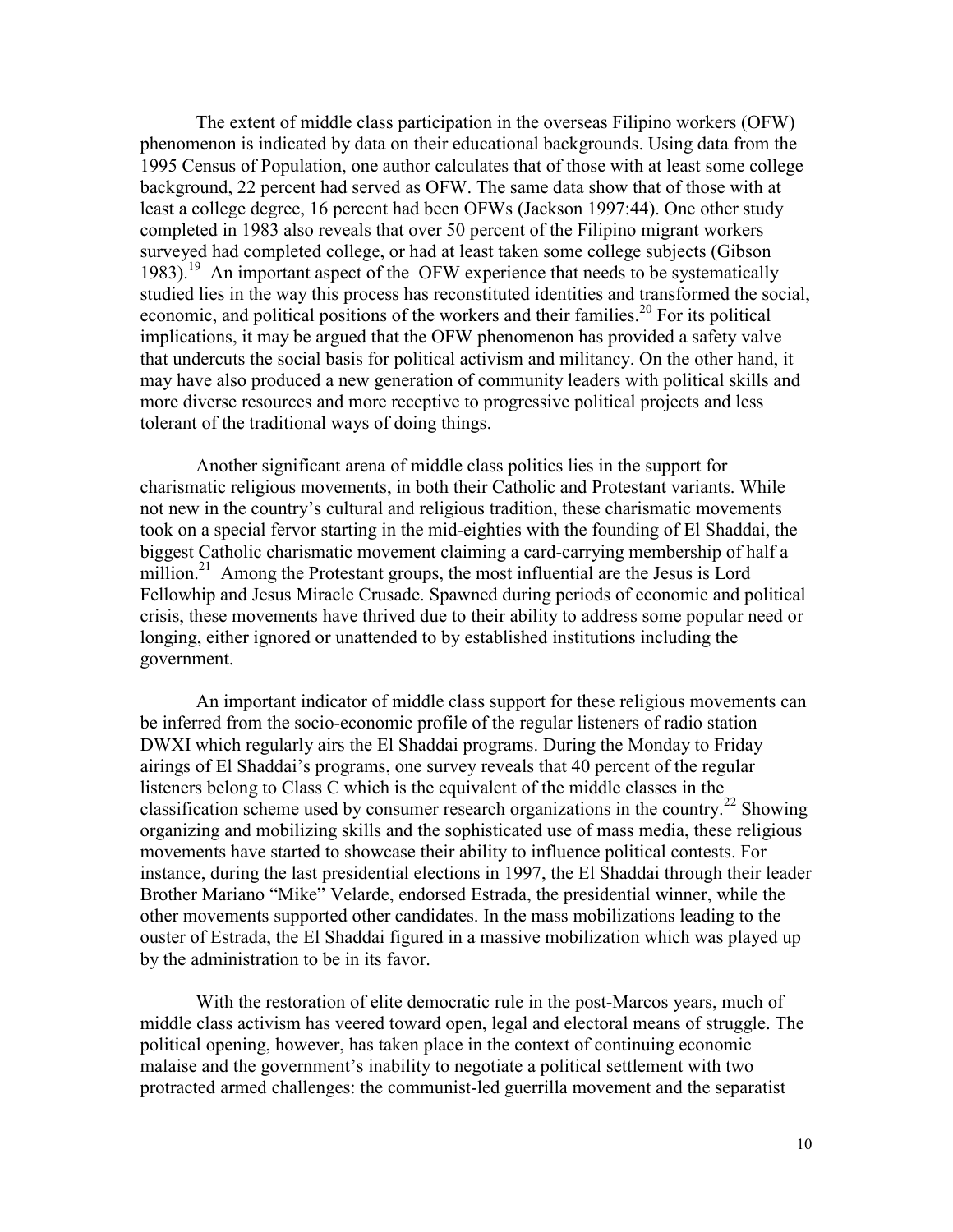Muslim movement in the south now represented by the MILF. Since the period of independence, middle class leadership of various kinds of political organizations, movements and parties have been pervasive and significant. A more open political arena is no doubt congenial to the exercise of political leadership over various kinds of organizations by middle class fractions, especially of its most educated sectors. But the working out of successful coalitional political arrangements between the middle classes and other classes and sectors to achieve long-term socio-political ends is a more difficult process. Of course, it can also be argued that in the advent of a sustained period of economic growth in a liberal democratic system, the possibilities of a largely middle class constituency primarily influencing the political turn of events becomes greatly enhanced. As shown in past historical conjunctures, middle class fractions can provide the leadership for almost all kinds of political projects. They are politically important not because of their numbers or cohesiveness, certainly absent in the Philippine context, but because of their possession of technical competencies and political-organizational skills, highly prized by both the elites and oppositional movements of the disadvantaged classes. Organically linked to any group or movement, these competencies and skills can have an impact far beyond the physical numbers of its middle-class partisans and practitioners.

#### **SURVEY FINDINGS**

The survey data used for this study were obtained from a sample of 800 household heads or spouses living in Metro Manila's class C *barangays*. <sup>23</sup> The households were randomly chosen from a total of 60 barangays in 6 of Metro Manila's cities and municipalities. Sample sizes were allocated in proportion to the number of C households in the city or municipality registered in the 1990 census. In addition to the survey, supplementary data from a random sample of 100 D/E households in a *barangay* located in an industrial site and 66 households belonging to the AB class were obtained for comparative purposes. $24$ 

In the survey, 652 actual respondents were classified as members of the middle classes after a cross-tabulation of occupation and employment statuses and the consideration of other variables such as supervisory powers in the workplace, income, and size of company. Those classified as new middle class include professionals, managers and administrators; the old middle class include those self-employed in the non-agricultural sector and small employers with less than 10 workers; and the marginal middle class include those relatively lower paid and low-skilled white collar workers like clerks and secretaries in government offices. However, those working as clerks, secretaries, and executive assistants in big corporations were classified as new middle class because of more stringent educational and qualification requirements and also higher compensations. Two comparator groups of 34 capitalist respondents and 45 working class respondents are included in the survey. In the study, the new middle classes make up 43 percent of the total sample, the old middle classes, 28 percent, and the marginal middle classes, 18 percent.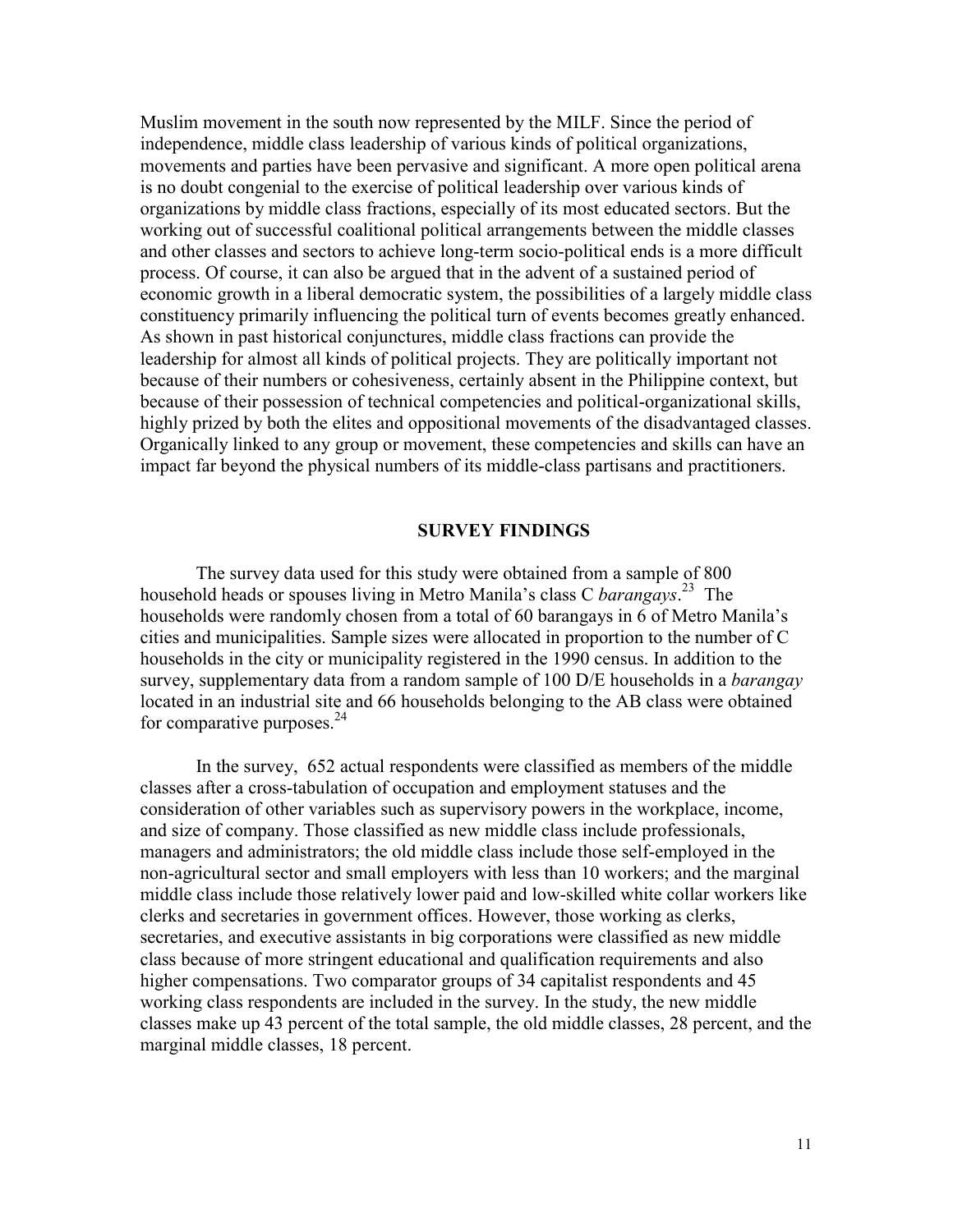Based on the survey data, the following most important views of the middle classes on society, politics and the economy may be inferred. First, the MCs are highly conscious of class divisions and differences in Philippine society and the difficulty of class mobility. However, this perception about the potential for class-based conflicts rooted in a strong class awareness is tempered by a strong belief that such class differences may be addressed through education and the cultivation of a work ethic (industriousness). Moreover, a huge majority of the MCs also consider their political ideas as "definitely close to the center" further implying that they will most likely address issues of class differences and conflicts through moderate political practices.

 The middle classes tend to favor giving workers more power in government, respecting workers' rights during labor strikes, and ensuring that management does not openly exploit workers even while making profits. However, middle class support tends to be more cautious and ambivalent in actual conflict situations involving labor and management particularly in cases where the MCs are called upon to provide concrete and direct forms of support and involvement. At the height of the mass protests against Estrada, some of the most uncanny mobilizations resulted in mutually agreed upon walkouts by both capitalists, managerial staff, and workers against the government. One people's march from the provinces also culminated in a public lunch hosted and joined in by the capitalists and business executives of the country's leading financial center (in Makati) and residents of nearby upper class communities.

There is also strong middle class support for government assistance to small and medium-sized business companies as against the big corporations. On the practice of government operation of business corporations, the MCs show a split opinion as to its impact on wages and jobs with about half agreeing as to its favorable impact and the other half disagreeing.

In terms of involvement with interest groups and social movements, the MCs give their highest level of support to environmental issues and organizations, followed by human rights and student concerns. Since environmental issues also command the highest level of involvement and support from the capitalist and worker respondents, this suggests the possibility of the environment becoming the focal point of a broad basis of political unity and action across all social classes.

The middle classes share with both capitalist and worker respondents a remarkable consensus on the first four national problems perceived to be the most serious: corruption, environmental pollution, public safety and crime, and prostitution. While these perceptions have to be situated within the context of the period when the survey was conducted and completed (early 1997), the consensus does reflect a set of persistently intractable national problems. Remarkably, it was the corruption expose against Estrada which triggered the sustained mass mobilizations leading to his downfall.

An overwhelming majority of the middle classes perceive the Philippines as a democratic country and recognize that a democratic form of government is suitable for the development of Philippine society. In the same breath, however, a significant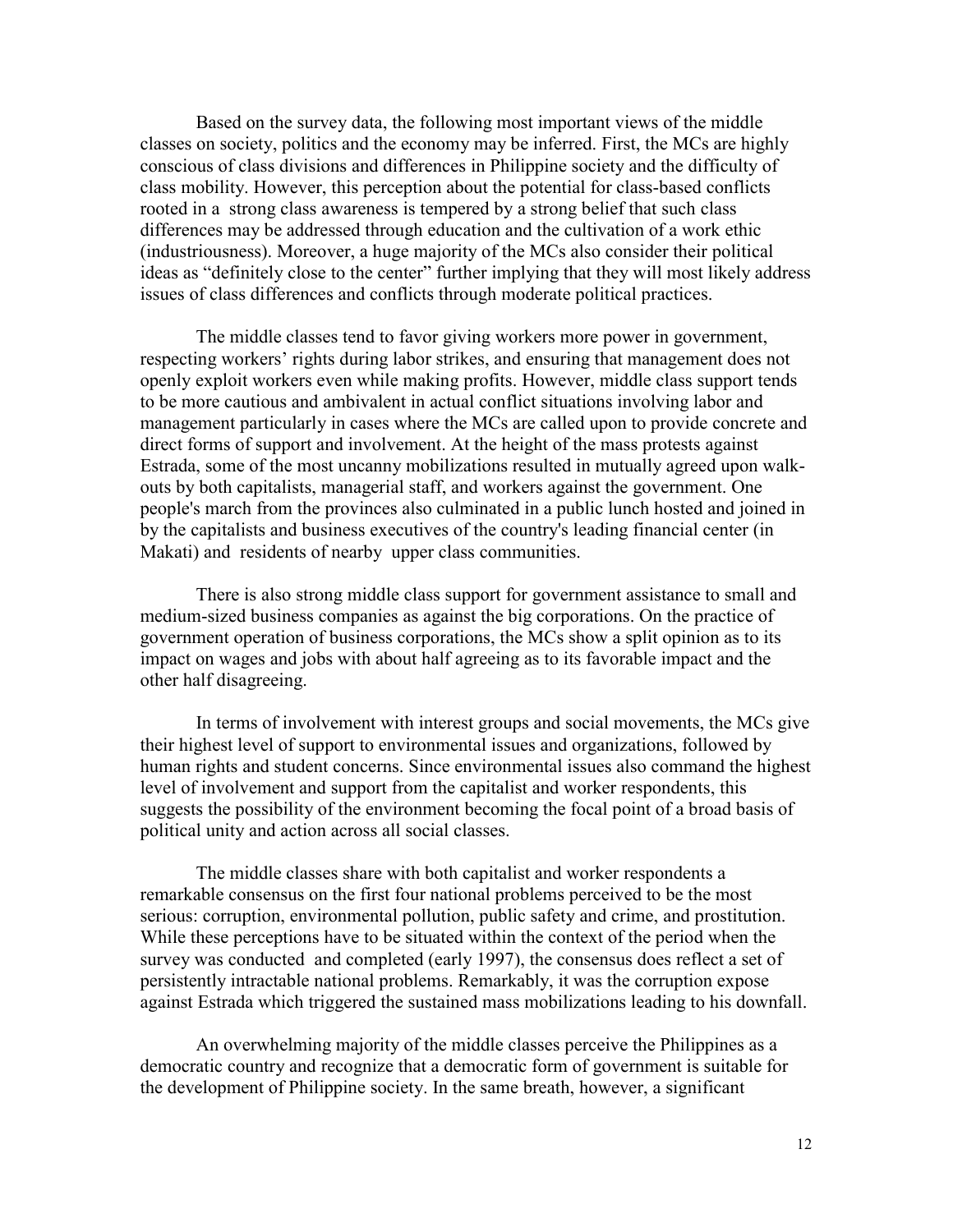majority (seven out of ten) are not averse to accepting any form of government, democratic or not, as long as it does a good job for the country. This potential middle class constituency for an authoritarian project is further seen in a majority of MC views affirming that government can disregard public opinion as long as it knows what is best for the country. It must be pointed out, in this regard, that middle class support for authoritarian rule under Marcos was strongest during its first two years when the government used an iron hand in dealing with public disorder and the economy temporarily benefited from the rise in prices of the country's major export commodities.

Consistent with the country's historical voting record, the middle classes show an impressive voting turnout (eight out of ten). However, other forms of electoral practices such as supporting political parties, attending public rallies, passing flyers for candidates, and donating money to candidates indicate quite a low level of participation from the middle classes. This is partly explained by the weakly institutionalized political parties which are unable to provide a continuing fulcrum for mass political education and mobilization. It must also be pointed out, however, that other forms of political action and practices not limited to electoral activities are not captured by the questionnaire. One such form of direct political action, the mass mobilizations that led to Estrada's ouster, show an extraordinary participation by the middle classes from various fractions.

 The middle classes show a healthy self-image and a very high regard of their contribution to the development of Philippine society. Considering themselves as the "vanguard of democracy", they strongly deny that they have been indifferent to the demands of the poor or more concerned with political freedom than economic growth. In their ranking of their most preferred goals for the country, they share with both capitalists and workers the view that maintaining a high rate of economic growth and political order in the nation are the two most important.

Finally, in comparing the findings of the historically grounded analysis offered in the first part of the paper with that of the survey data, one theoretical and empirical gap stands out. Given its own theoretical assumptions and levels of generalization, the survey data are unable to address and explain the process of middle class radicalization that took place during three recent historical conjunctures in Philippine society: (1) the breakdown of formal elite democratic rule during the sixties and early seventies; and (2) the struggle against authoritarian rule and the transition to formal democratic rule during the Marcos and post-Marcos periods; and 3) the mass mobilizations leading to the downfall of the Estrada administration. On the other hand, the survey findings provide us with broad generalizations about systemic characteristics of the middle class which transcend the particularities of historical conjunctures. Without glossing over differences in theoretical assumptions and logic of analysis, a closer reading of the findings of both approaches, no doubt, contributes to a better understanding of the politics of the middle classes in Philippine society.

# **The MiddleClasses and Estrada's Electoral Victory in 1998**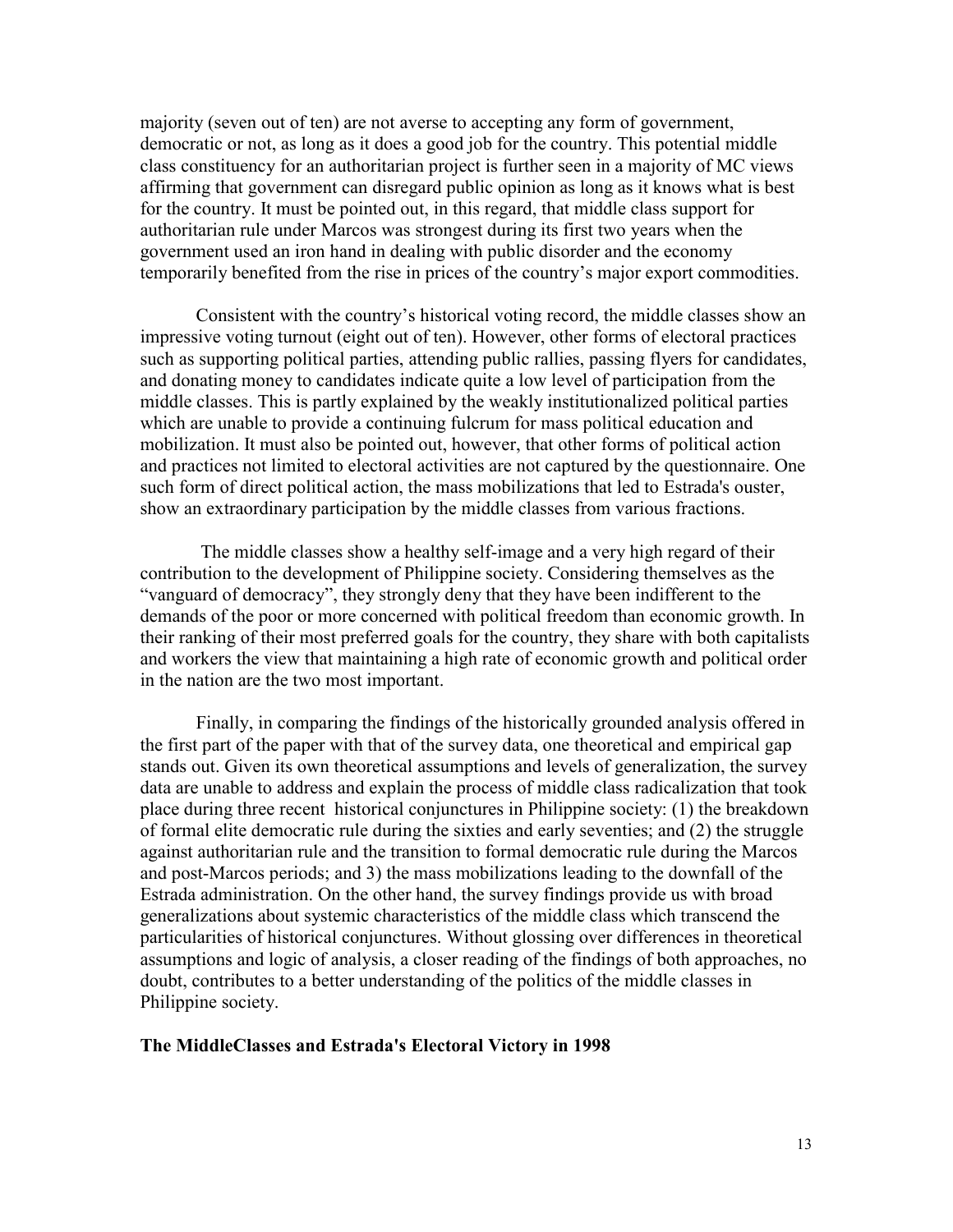Riding high on a populist appeal to uplift the poor majority in the country, Joseph Ejercito Estrada, better known as "Erap", won the presidential elections in May 1998. He received 40 percent of the total votes cast and a huge margin of more than 6 million votes over his closest rival.<sup>25</sup> A popular movie star who cut his political teeth on being a town mayor, then a senator and vice-president, Estrada won overwhelmingly the support of the lower and poor classes which constitute about 88 percent of the voting households. Using a catchy, populist slogan of "Erap para sa Mahirap" (Erap for the Poor),  $^{26}$  Estrada won almost half (47.7 percent ) of class E, the poorest households which make up 25 percent of the voting population and almost 40 percent (37.9%) of class D, the lower classes which account for about 63 percent of total votes. $27$ 

What was surprising about Estrada's electoral victory was his creditable performance among the upper and middle class voters, a small fraction of the voting population (only about 12 percent) but its most moneyed and educated sector.<sup>28</sup> Spurned by the influential Cardinal Sin and the Catholic church hierarchy for his well-known womanizing and profligate lifestyle, dismissed by many educated upper and middle classes for his lack of a college degree, a lackluster legislative record, and lack of managerial skills, Estrada was not expected to do well with the class ABC voters. However, he ended up receiving the second highest percentage of votes for class ABC, trailing Senator Roco, the winner of this voting segment, by only 3.1 percent.

A confluence of two major developments can explain Estrada's relatively good showing among the class ABC voters. First, a major political party headed by Senator Edgardo Angara (who ended up running as Estrada's losing vice-presidential candidate) decided to ally with Estrada thus allaying to some extent the fears of the middle classes about a lightweight presidency.<sup>29</sup> Another important support for Estrada's candidacy and eventual accession to the presidency emerged when a core of middle class intellectuals, some developmental NGOs, and party-list groups decided to work for Estrada's campaign. $30^{\circ}$  A number of these middle class intellectuals are graduates or faculty members of the University of the Philippines and four of them ended up being appointed to key cabinet and sub-cabinet positions.<sup>31</sup> This group of middle class intellectuals who actively supported Estrada may be loosely grouped into three broad political tendencies: those who had been professional politicians or worked mainly with mainstream, established political leaders or power brokers; those who had worked with activist or reformist people's organizations and NGOs, including revolutionary organizations in the past; and those recruited mainly for their technocratic skills and managerial reputations. The more idealistic of the middle class intellectuals saw the populist Estrada presidency as an opportune vehicle for defining and shaping a progressive vision and agenda for the people. Little did they know, however, that they would be largely marginalized by Estrada who depended more on his crony business and political associates--- most of whom had no official accountabilities--- for crucial government policies and decisions.

#### **The Unraveling of the Estrada Presidency and Gangster Capitalism**

Coming into power in 1998, about a year after the Asian economic crisis first erupted in Thailand, the newly elected Estrada administration faced at least four major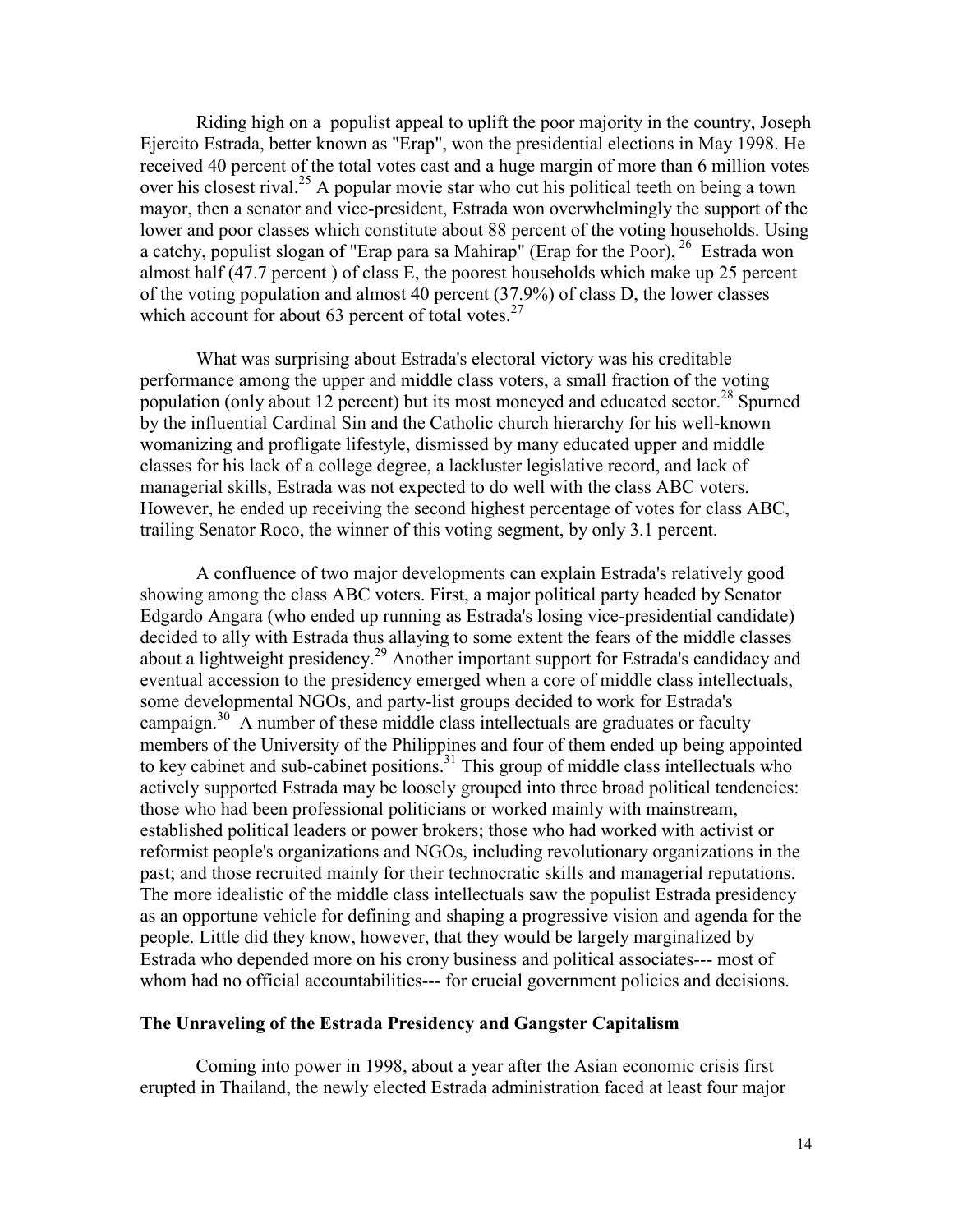interrelated problems crucial to democratic consolidation: crafting a strategic economic strategy to address the economic crisis and spur economic growth; resolving the continuing armed challenges (Communist and Islamic) to central government; improving governance practices and procedures by strengthening key public institutions; and decisively addressing an endemic culture of corruption and cronyism. On all counts, Estrada performed badly. He dissipated his initial base of political support and legitimacy by a thoroughly inept leadership style and a hedonistic lifestyle fuelled by corruption at the highest levels. Before his midterm incumbency was over, Estrada succeeded in provoking a wide-based multi-sectoral opposition which brought together key players and organizations from the leftwing parties and formations, Christian churches, organized business, civil society and peoples' organizations and the opposition mainstream political parties. This unprecedented coalition of forces against a sitting president eventually forced the withdrawal of military support from Estrada in the aftermath of sustained peoples' demonstrations following an aborted impeachment trial in the Senate.

 Estrada's personalistic style of leadership relied on a circle of cronies, relatives, former classmates, and a large number of presidential advisers and consultants with no line responsibilities and public accountabilities. This practice effectively undermined the official cabinet in the making of important decisions and resulted in the absence of coherent and integrated policies. Estrada held irregular cabinet meetings and was more comfortable in the company of a shadowy but powerful circle of business and political cronies making up what was referred to as the "midnight cabinet" that made important decisions during routine sessions of drinking and gambling with the president.<sup>32</sup> Moreover, Estrada also failed to make good use of a proven existing mechanism to coordinate executive and legislative governance matters by not taking seriously the Legislative-Executive Development Advisory Council (LEDAC). Karina David, the deposed president's former Housing Secretary who resigned in 1999 in protest against Estrada's style of governance provides an insider's account of these practices:

 A style of governance marked by a lack of discipline and professionalism. The process of decision-making was chaotic, personalistic, fragmented and seemed to have no place for careful study; a penchant for luxury and good time that ran against the administration's avowed pro-poor stance; the undeniable presence and ascendancy of close friends, relatives and classmates who influenced policy for personal gain without any public accountability.<sup>33</sup>

In the aftermath of the Asian crisis and the difficult challenges imposed by increasing globalization trends, Estrada's leadership style proved most ill-suited for the times. What eventually provoked its demise was an unmitigated practice of cronyism and corruption with the president himself exposed as the orchestrator and beneficiary of many sordid deals and illegal practices. While cronyism and corruption had long bedevilled past governments, the magnitude and pervasiness of these practices in such a short period during the Estrada administration amounted to a "gangster capitalism" that galvanized popular opposition to the government.<sup>34</sup>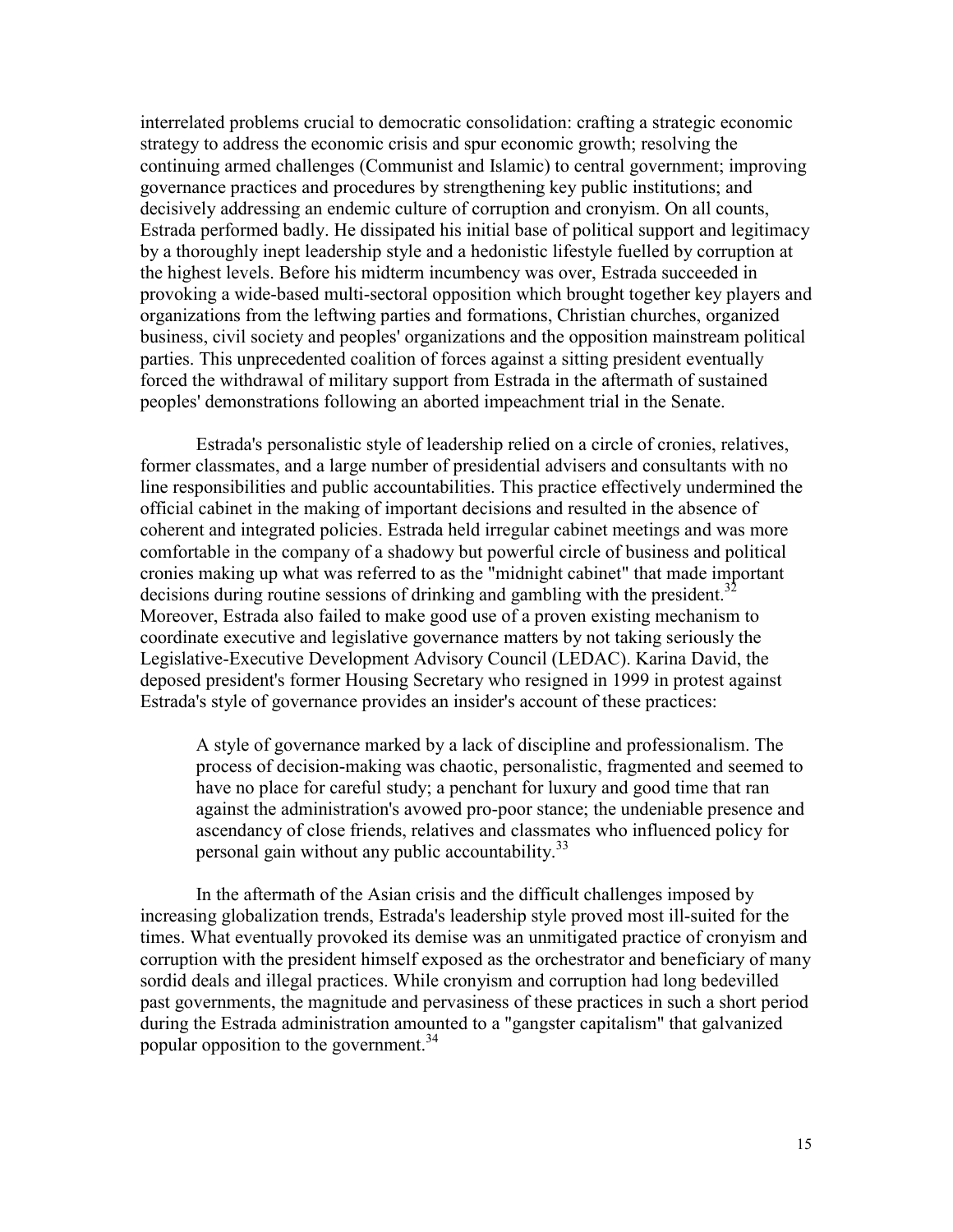Estrada's impeachment rap was triggered by the expose of erstwhile crony and gambling buddy, Governor Singson, that the president regularly received P10 million pesos (about \$208 thousand dollars at P48=\$1) each month since November 1998 from gambling lords of an illegal game (*jueteng*). Moreover, Singson also charged Estrada of diverting to his personal account P130 million pesos (about \$2.7 million) from a P200 million tobacco excise tax due the governor's provincial government. During the impeachment trial at the Senate, the prosecutors uncovered documentary evidence, corroborated by key witnesses, that Estrada kept a P3.2 billion peso account (about \$67 million) under an assumed name. A bank executive, Clarissa Ocampo, who served as a major witness testified that she saw Estrada openly sign the bank account in the presidential palace using his assumed fictitious name. Prosecutors have further unearthed additional bank documents indicating that Estrada may have accumulated as much as P20 billion pesos (about \$417 million) during 31 months of office and stashed away in several banks under different aliases. Estrada's family including his five acknowledged mistresses also kept bank accounts amounting to hundreds of millions of pesos. Moreover, Estrada, through his network of cronies and front corporations had bought land and houses estimated at P1 billion pesos for his own family and extended families.<sup>35</sup>

Indeed, Estrada excelled in gangster capitalism: privatizing existing resources through illegal means and using these resources for non-productive outlets such as the purchase of mansions and real estate or stashing these funds away in secret bank accounts. Through the testimony of Edgardo Espiritu, former finance minister of Estrada, the impeachment trial also revealed that the former president was part owner of BW Resources Corp. with his business crony Dante Tan.. In late 1999, BW Resources nearly caused the collapse of the Philippine stock market with its insider trading and stock manipulation. Espiritu further testified that at the behest of Estrada, BW Resources also obtained a P600 million loan from the Philippine National Bank without the proper collateral.<sup>36</sup> Furthermore, Estrada through his cronies also facilitated the use of billions of pesos of pension funds controlled by the government for private corporate mergers and acquisitions (such as the merger of Equitable and PCI banks) which netted the crony brokers millions of pesos.<sup>37</sup>

#### **The Ouster of Estrada: A Vanguardless Upheaval**

As early as 1999, calls for Estrada's resignation started to be aired by various civil society organizations and personalities alarmed by increasing cases of corruption, cronyism, and the overall mismanagement of government. The former president coddled the Marcoses and their cronies, pursued a divisive move to revise the constitution, harassed the country's leading newspaper for its critical stance, allowed the flourishing of various forms of gambling, and protected his business cronies and relatives implicated in corrupt practices and shady deals. By his second year in office, Estrada embarked on a costly militarist approach to the Islamic secessionist movement in the Southern Philippines which drained the government's budget and caused thousands of refugees. The war policy, however, simply forced the Islamic militants to shift to a deadlier guerrilla strategy. Meanwhile, the administration had nothing significant to show for its poverty program by way of food security and agricultural modernization, land reform,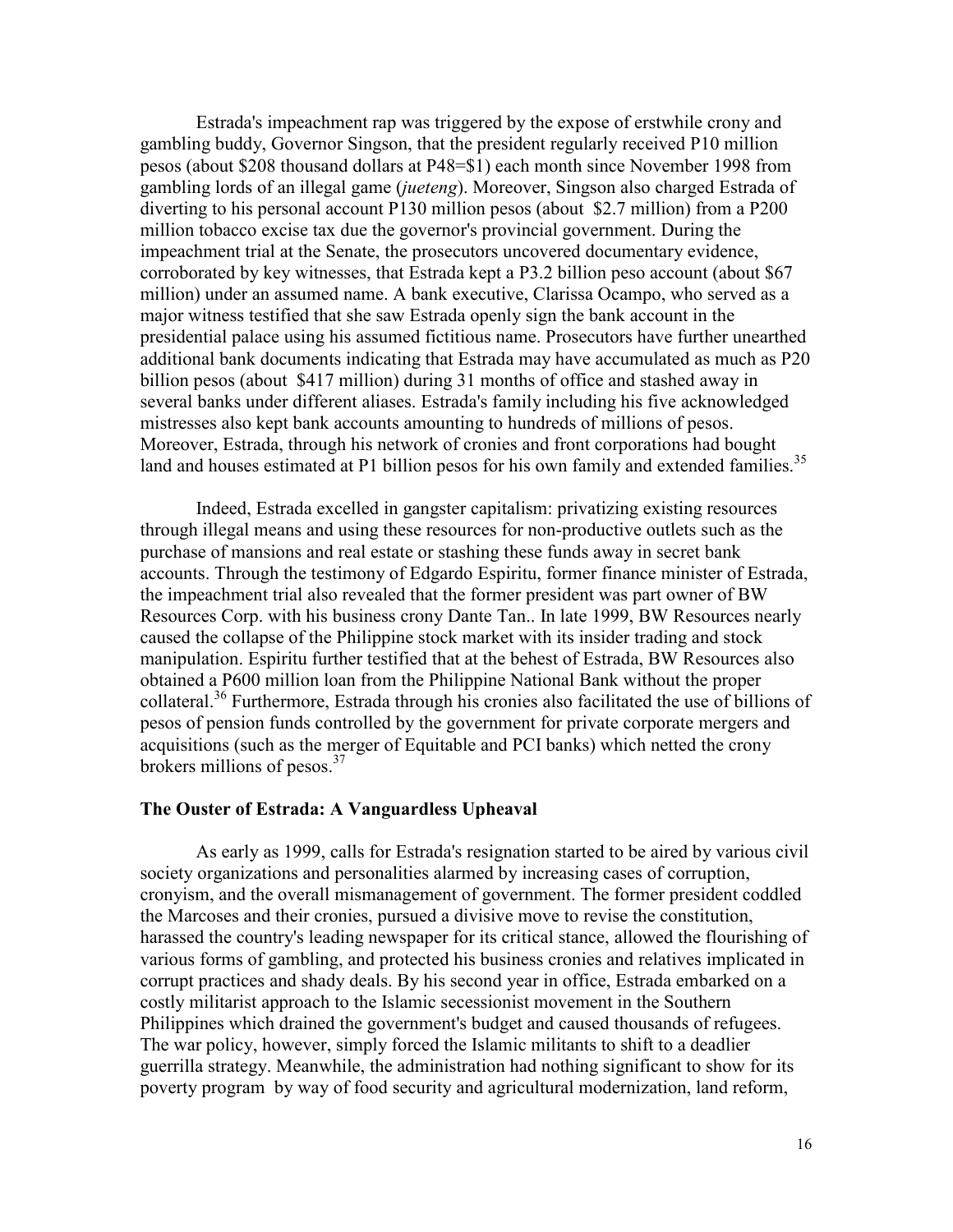housing for the poor, and the alleviation of poverty of the poorest 100 families in each town and city which were all touted as the government's priorities.

All of these damaging practices laid the groundwork for the mass mobilization against Estrada that reached a critical stage with Governor Singson's revelations in October 2000 about the former president's criminal involvement with organized illegal gambling. Initiated by the House of Representatives and formally tried by the Senate, the impeachment process got aborted when a majority of senators aligned with Estrada decided to disallow the opening of a crucial bank document as one of the evidences against Estrada, triggering the walkout by the prosecution staff. Within three hours after this event was broadcast in media and multiplied in cell phone text messages, hundreds of thousands would converge on the EDSA shrine, climaxing in a massive people's march four days later towards the presidential palace, effectively forcing Estrada out of office.

The ouster of Estrada stands out for a number of landmarks in the history of recent popular mobilizations in the country. First, the struggle against Estrada brought together an extraordinary political relationship among normally antagonistic groups which saw left-wing and right wing parties, big business and labor unions, upper and middle classes and the urban poor, Christians and Muslims, Communists and anti-Communists, coming together to topple the administration. Unlike its marginal role in the final days of mobilization against Marcos in 1986, the organized Left forces, particularly those rooted in Marxist traditions, played a leading role not only in activating its own forces but in initiating broad alliances and participating in joint multi-sectoral political actions.<sup>38</sup> Among the more dramatic instances of collective forms of resistance and unity cutting across class lines were the mutually agreed upon actions between management and labor unions to go on strike against the government.

In the fall of Marcos, a military mutiny triggered off the peoples' mobilization endowing the military leaders and their civilian patrons a contested heroic claim to ending the dictatorship. No such claim can be sustained by any military leader or faction in the expulsion of Estrada since it was the peoples' mobilization which proved to be decisive from start to finish and which pushed the military heads to abandon the president at the last minute. One military faction in alliance with some opposition politicians claims to have prepared a plan for a mutiny against Estrada.<sup>39</sup> However, this was overtaken by the determined peoples' march to Mendiola (site of the presidential palace), a crucial decision which effectively sealed the president's fate as he and his family hurriedly left the palace in fear of their lives.

Another remarkable feature of the peoples' resistance that forced Estrada out of power was the decentralized spontaneity of the mass mobilizations. There was no single hegemonic center of leadership whether of a party or an individual. There were visible national leaders such as Cardinal Sin and former presidents Aquino and Ramos but they were in no position to define the temper or tempo of the mass actions. Instead, there were intersecting political initiatives from several political groups and formations of diverse ideological leanings but united by a shared interest of ousting Estrada who had come to embody everything they did not want of a leader at that period in time.<sup>40</sup> No doubt, this multi-centered leadership and decentralized mobilization were facilitated by the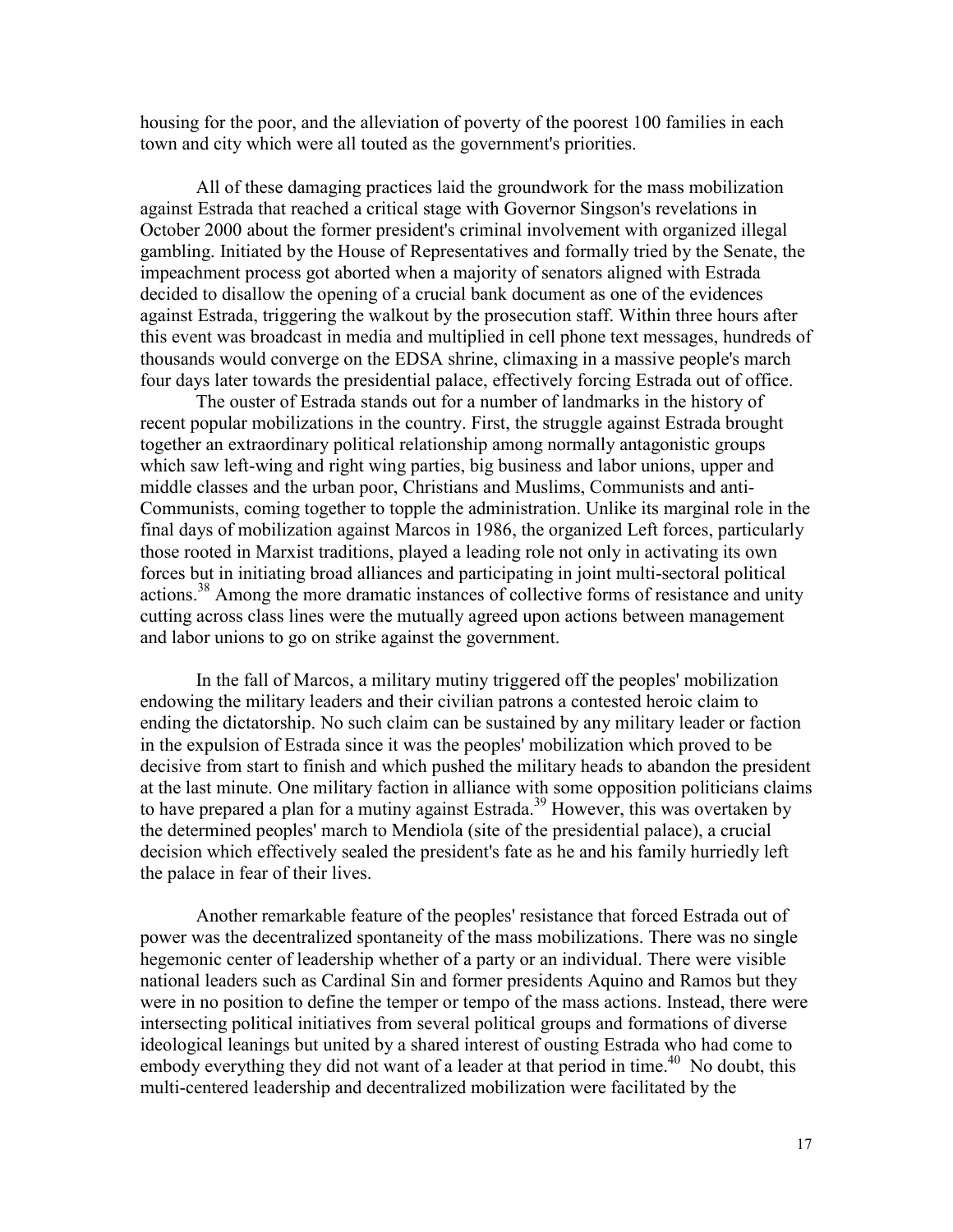technology of modern communications which enabled tens of thousands of people to be informed and mobilized in a matter of minutes. This also allowed for an easier and far wider process of mobilization outside of Metro Manila, particularly in key urban and town centers.

Reflecting the contradictions of globalization in its compression of time and space, the ouster of Estrada also accentuated how a seemingly local-national political struggle can incorporate a more inclusive notion and practice of citizenship with the active participation of Filipinos dispersed the world over. A collective resistance transcending national sovereign borders becomes a reality as an "imagined" Filipino community is enriched in the process of struggle by both communities of immigrant families and contract workers abroad. Linked interactively with each other and various Philippine political networks through Internet websites, electronic discussion groups and related instruments of modern satellite communications, the Filipino diaspora has become an immediate continuing presence, intervening in and interrogating even the most local struggles. While their presence in the past was acknowledged mainly in economic discourses or in glib praises of their being "modern heroes", their electronic yet real interventions in Estrada's ouster compel a rethinking of a future that incorporates both their present and future aspirations.

As in the downfall of the Marcos dictatorship, the middle classes once again played important roles in the ouster of Estrada. While middle class politics partakes of different ideological persuasions from radical to liberal and conservative streams, it may be considered to be an embodiment of some kind of a modern consciousness acquired through higher education and standards of living and varying forms of contact with and appreciation of Western modernity. A possible exception to this tradition may be the middle class Muslim intellectuals who have embraced an anti-Western, Islamic identity and fundamentalism. Such an outlook, however, is probably best understood not as a repudiation of modernity but a redefinition of its meaning in light of local cultures and its antagonisms with Western practices. In the language of one historian, the middle classes "lust for the tranquility promised by an idealized modernity" but in many developing countries this lusting is oftentimes compromised and constrained by realities of poverty and political instability.<sup>41</sup> For the middle classes, this quest for varying aspects of modernity gets to be articulated and filtered through various political idioms (conservative, reformist or revolutionary). Or in the case of the Philippines, this "lusting" also seeks fulfillment in the promises of foreign shores.

Metro Manila is a particularly volatile place for the acting out of middle class dreams and frustrations because in its own contradictory and grotesque ways it is the closest thing to an "idealized modernity" within the grasp of many middle class families. Moreover, there is in Metro Manila a significantly large concentration of middle class households estimated from 24% to as high as 40% of all households. Even while an influential segment of the middle class intelligentsia supported initially Estrada's rise to power, the unraveling of the presidency increasingly made clear the threat and danger that his administration posed to middle class lifestyles and aspirations. The economic downturn that accompanied each scandal and corruption case in the administration not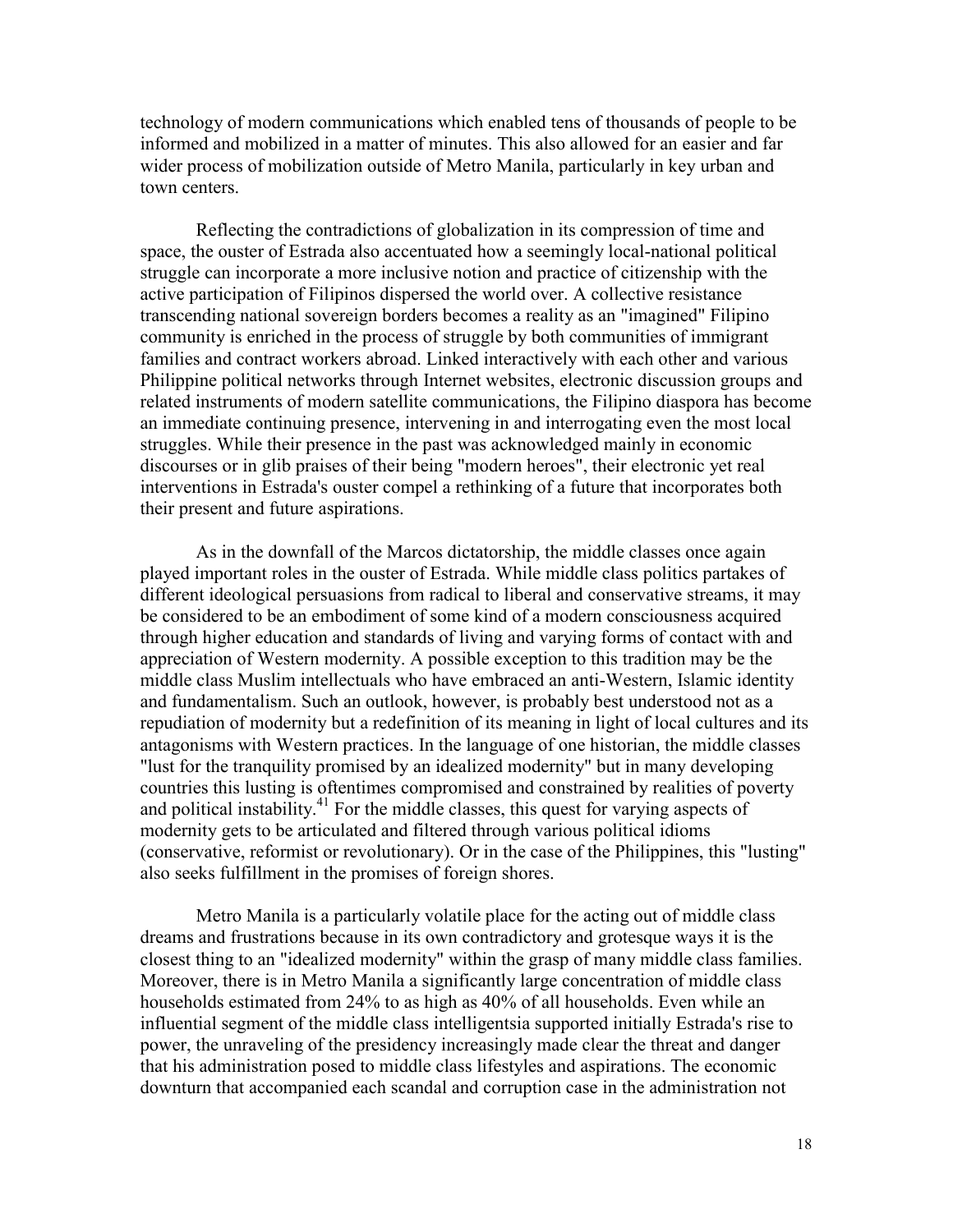only made it difficult to maintain middle class amenities but also assailed its prevailing values of justice and fairness. To succeed, however, middle class activism whether in its reformist or revolutionary forms must typically find support from other social classes and institutions to anchor its aspirations and interests. It helped a lot, of course, that the political struggle against Estrada was waged in an environment of formal democracy with legal guarantees for the exercise of civil and political rights. Moreover, the Filipino middle classes in both the public and private sectors have not developed a sense of either institutional loyalty or deference to the state in contrast for instance with those of Singapore and Malaysia where aggressive state policies have deliberately underwritten modernity projects for its middle classes.<sup>42</sup>

In the mobilization against Estrada, middle class intellectuals and professionals assumed leadership roles in the struggle whether of the various left-wing parties of either the Marxist tradition or of Church-inspired radicalism, to the thousands of NGOs and peoples' organizations of different political persuasions, to the business executives and professionals of Makati-based companies and the stock market, and the many sectoral organizations of professionals, urban poor, industrial workers, women, peasants and fisherfolks, and the ethnic minorities. During this period, the closest thing to a constituency that expressed the concentrated sensibilities of a middle class outlook is perhaps best represented by the members of electronic discussion groups who discussed with each other over the internet. $43$  The internet and cell phone texting have become the political armaments of choice of the middle classes. Of course, the upper classes also have easy access to these instruments but they have not used it with the same fervor that marked middle class practices. Thus, in the four climactic days of struggle against Estrada, a national crisis enabled the people through their various organizations, many led by middle class intellectuals and professionals, to transcend their fragmented identities and interests, temporarily to be sure. But let it not be forgotten that the most sophisticated intellectual defenders of Estrada also count some of the best middle class lawyers and professionals in the country, stressing once again the manifold entanglements of middle class politics.

## **Conclusion**

 The middle classes played important roles in the two most recent historic episodes of democratization in the country: the fall of the Marcos dictatorship in 1986 and the ouster of Estrada in 2001. With their special skills and training, a sharpened sense of "modernity" and the particular political opportunities opened up during these conjunctural struggles, the middle classes assumed leadership roles in various organizations and movements. Their participation, however, was articulated and pursued through different political idioms and persuasions, reflecting the many contradictory aspects of their social, economic and political embeddedness.

 In the struggle against Estrada, the participation of the middle classes was enhanced by the largely decentralized nature of the mobilization process reflecting the presence of many centers of political initiative. Moreover, the middle classes were able to use effectively modern means of communications such as mobile cell phones and the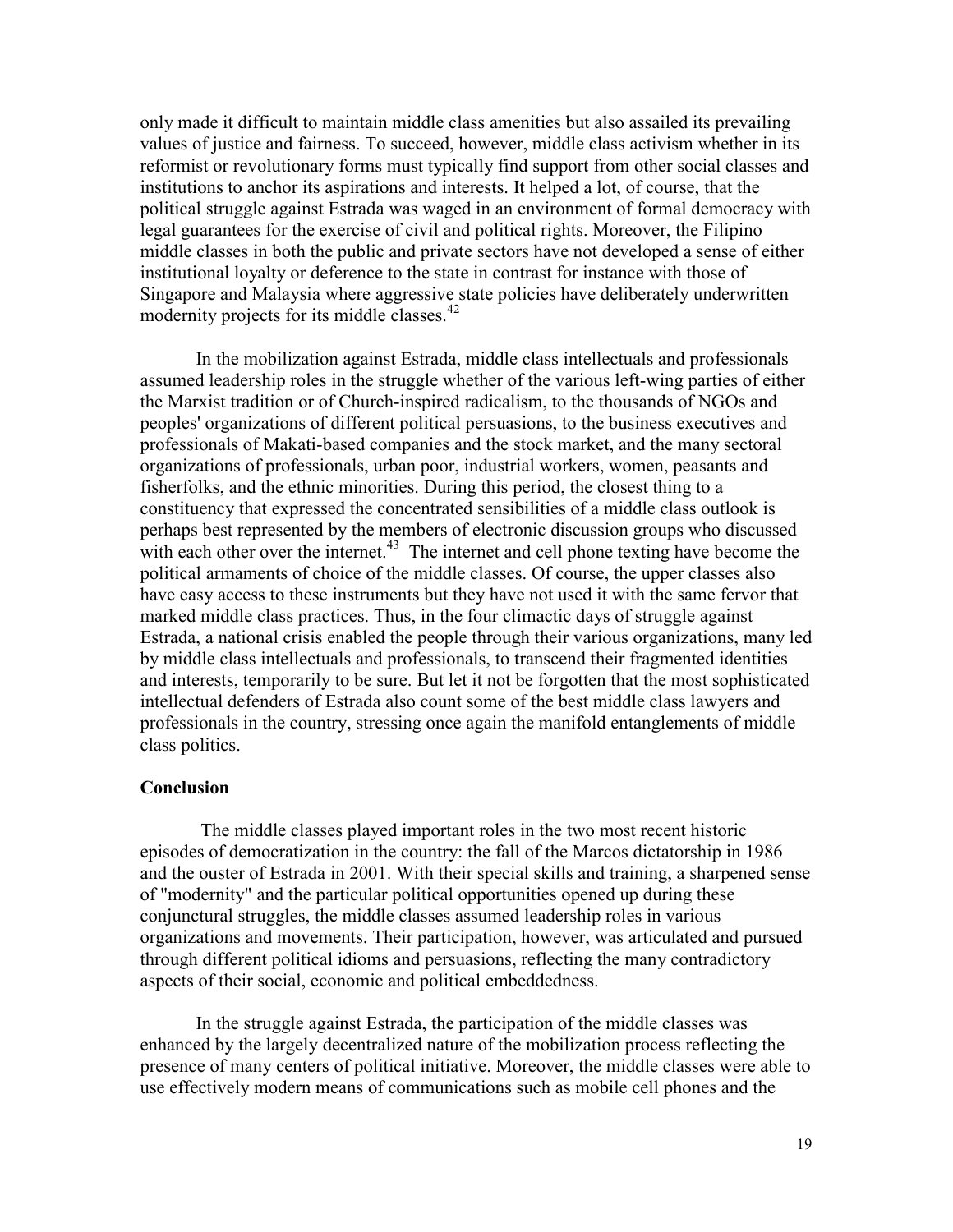internet in the mobilization process. Reflecting the contradictory aspects and opportunities opened up by globalization, the struggle against Estrada also marked for the first time the active, systematic participation of the Filipinos overseas, made possible by the technology of advanced global communications.

 While reflecting the continuing vibrancy and militancy of the peoples' movement and civil society, the ouster of Estrada, however, also underscores the weakness of existing political institutions. How to address this problem and prevent the further politicization of institutions with no clear mechanism of public accountability such as the military is one of many challenges facing middle class politics as the society once again transits to a hopefully more normal phase of political life and democratic consolidation.

The author acknowledges the useful comments of Patricio N. Abinales and colleagues who attended the international seminar and workshop on "Beyond the Crisis: Southeast Asian Middle Classes in the 21<sup>st</sup> Century and Prospects for Social Change and Democratisation, 25-28 April 2000, Universiti Kebangsaan Malaysia. All errors, however, are the sole responsibility of the author.

**\_\_\_\_\_\_\_\_\_\_\_\_\_\_\_\_\_\_\_\_\_\_\_\_\_\_** 

## **Endnotes**

<sup>1</sup> For studies on the Philippines and the Asian crisis, see, Manuel F. Montes, "The Philippines as an Unwitting Participant in the Asian Economic Crisis," in Karl D. Jackson, ed., *Asian Contagion: The Causes and Consequences of a Financial Crisis* (Boulder, Colorado: Westview Press, 1999), pp. 241-268; Emmanuel S. de Dios, *The Economic Crisis and its Impact on Labour (*Quezon City: Philippine Center for Policy Studies, 1999); Joseph Y. Lim, "The Philippines and the East Asian Economic Turmoil," in Jomo K.S., ed., *Tigers in Trouble: Financial Governance, Liberalisation and Crises in East Asia* (Hongkong: Hongkong University Press, 1998), pp. 199- 221; and Paul Hutchcroft, "Neither Dynamo nor Domino: Reforms and Crises in the Philippine Political Economy," in T.J. Pempel, ed., *The Politics of the Asian Economic Crisis* (Ithaca and London: Cornell University Press, 1999), pp. 163-183.

2 Emmanuel S. de Dios, *The Economic Crisis and its Impact on Labour*, p.3.

 $3$  For comparative studies on the responses of Thailand and the Philippines to the Asian crisis, see, David Wurfel, "Convergence and Divergence Amidst Democratization and Economic Crisis: Thailand and the Philippines Compared," *Philippine Political Science Journal* 20, no. 43 (1999): 1-44; and Paul Hutchcroft, "After the Fall: Prospects for Political and Institutional Reform in Post-Crisis Thailand and the Philippines," *Government and Opposition* 34, no. 4 (Autumn 1999):473-497.

<sup>4</sup> This section on the politics of the middle classes from the postwar period to the Ramos administration (1992-1998) draws heavily from Temario C. Rivera, "Middle Class Politics: The Philippine Experience," *The Journal of Social Science*, 45 (September 2000), pp. 1-22.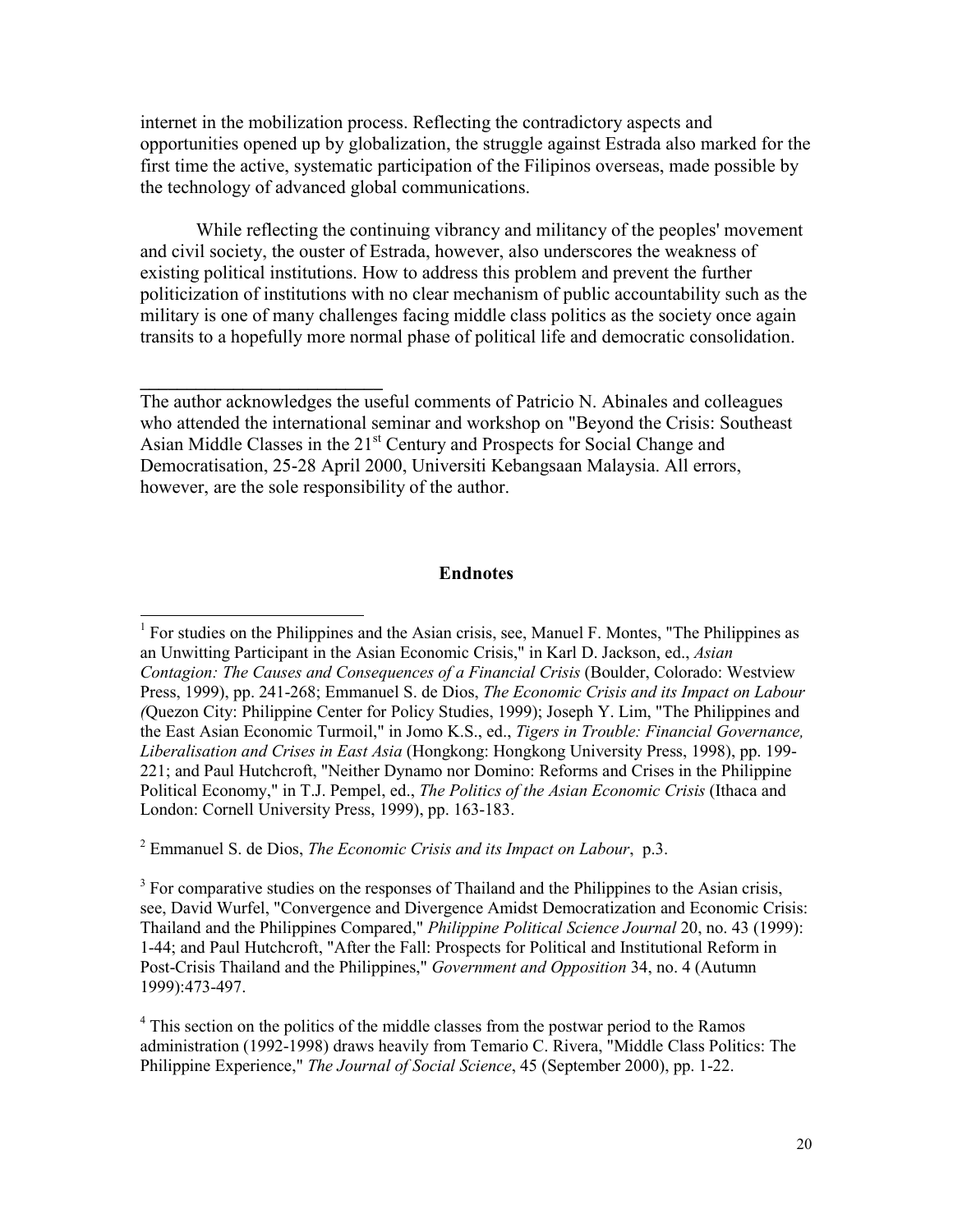<sup>5</sup> Surveys conducted by the Social Weather Stations and Pulse Asia in the Philippines as well as several consumer research companies best typify gradational approaches to identifying social class which use key indicators of socio-economic status such as the durability of the home, maintenance of the house, condition of the yard, type of neighborhood, educational attainment and occupation of the household head, and home facilities. The relational approach to class divides into Marxist and Weberian perspectives with the former defining class primarily in relation to production; the latter accommodates this definition but stresses market skills and capacity as the crucial determinant of class position. In actual empirical studies, both Marxist and Weberian relational approaches have used occupation as one indicator of class with Marxist researchers combining it usually with indicators of autonomy, supervision and decision-making powers in the workplace. For a comprehensive discussion of methodological issues involved in defining social classes in the Philippine context, see Maria Cynthia Banzon Bautista, "Surveying Urban Middle Classes: Methodological Notes," 20 March 2000 (unpublished manuscript).

6 See Daniel F. Doeppers, *Manila, 1900-1941: Social Change in a Late Colonial Metropolis* (New Haven, Connecticut: Yale University Southeast Asia Studies, 1984), p.53.

 $<sup>7</sup>$  For background historical material on the new Communist Party of the Philippines, see Jose Ma.</sup> Sison, *The Philippine Revolution: The Leaders View* (New York: Crane Russak, 1989); Gregg R. Jones, *Red Revolution: Inside the Philippine Guerrilla Movement* (Boulder: Westview Press, 1989); and Francisco Nemenzo, "Rectification Process in the Philippine Communist Movement," in *Armed Communist Movements in Southeast Asia*, edited by Lim Joo-Jock and S. Vani (Hampshire, England: Gower, 1984).

8 Philippine-Church state relations are analyzed in the following books: Wilfredo Fabros, *The Church and Its Social Involvement in the Philippines, 1930-1972* (Quezon City: Ateneo de Manila University Press, 1987); Robert L. Youngblood, *Marcos Against the Church: Economic Development and Political Repression in the Philippines (*Ithaca and London: Cornell University Press, 1990); and Mario V. Bolasco, *Points of Departure: Essays on Christianity, Power and Social Change*. (Manila: St. Scholastica's College, 1994).

<sup>9</sup> The first cycle of migration to the United States took place under American colonial rule during the twenties and thirties involving primarily cheap labor for the plantations of Hawaii and California and canneries of Alaska. During this period, the labor-migrants were mostly young men from the rural areas of Luzon . The third wave of migration to the United States occurred during the seventies and eighties involving this time the parents and immediate relatives of the professionals who had immigrated after the war (the second wave of migration) and had become citizens of their adopted country.

<sup>10</sup> Various aspects of the politicization of the military are analyzed in the following works: *The Final Report of the Fact Finding Commission (pursuant to R.A. No. 6832)* October 1990. This was the report of the presidential commission created by Pres. Aquino to conduct a fact-finding investigation of the 1989 military rebellion and the involvement of military and civilian officials and private persons in this failed project. *Kudeta: The Challenge to Philippine Democracy* (Manila: Philippine Center for Investigative Journalism, 1990; and Felipe B. Miranda, " The Military: At the Crossroads of Politicization," *Duet for EDSA 1996: Looking Back, Looking Forward*, Lorna Kalaw Tirol, ed., (Manila: Foundation for Worldwide People Power, Inc., 1995). pp. 63-87.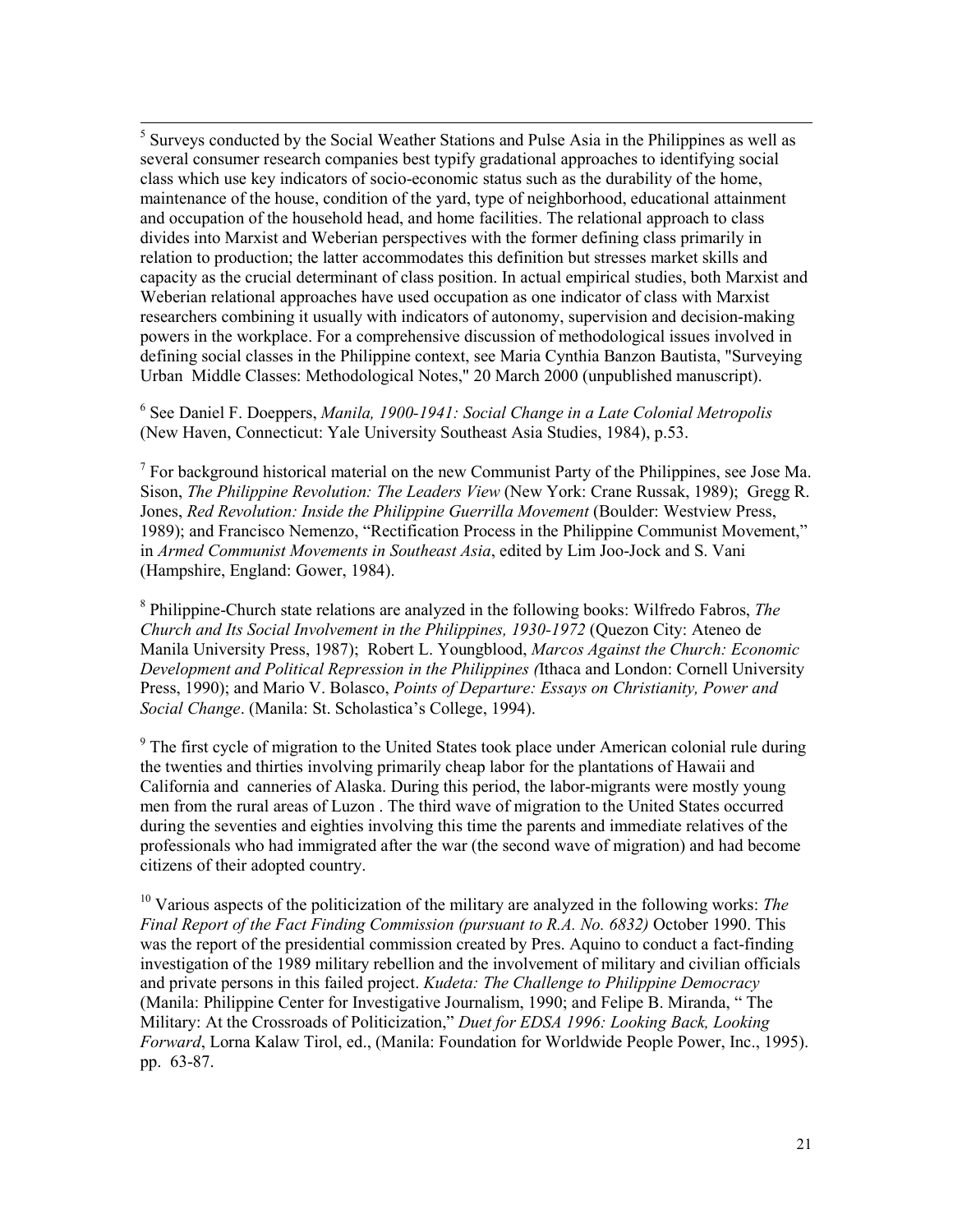<sup>11</sup> See for instance, Ma. Cynthia Banzon Bautista, "The Protest Movement and White Collar Workers of Makati after the Aquino Assassination". U.P. Department of Sociology Paper, Series No. 1, 1985.

 $\overline{a}$ 

 $12$  For a comprehensive analysis of the rise and fall of the Marcos dictatorship, see Aurora Javate De Dios, Petronilo Bn. Daroy, and Lorna Kalaw Tirol, eds. *Dictatorship and Revolution: Roots of People's Power* (Metro Manila: Conspectus Foundation, Inc., 1988).

<sup>13</sup> EDSA stands for the initials of the highway named after Epifanio de los Santos, a historian of the Philippine revolution against Spain. The major part of the people's uprising in February 1986 converged at a portion of EDSA which runs between the two major military camps where the rebellious factions of the military launched their mutiny against Marcos. A religious shrine was subsequently built in one section of EDSA and has served as the convergence point for many political rallies and mass services including the mobilizations against Estrada.

 $14$  Seeking a more culturally nuanced explanation for the participation of workers and the urban poor in the popular uprising, Michael Pinches deploys the notion of *communitas*. This captures the extraordinary sense of camaraderie generated by the event while explaining the management of shame in its contradictory aspects of resistance and accommodation to the established order. See his "The Working Class Experience of Shame, Inequality, and People Power in Tatalon, Manila," *From Marcos to Aquino: Local Perspectives on Political Transition in the Philippines.*  edited by Benedict J Kerkvliet and Resil B. Mojares (Ateneo de Manila University Press, 1991), pp.166-186.

<sup>15</sup> For an assessment of developments ten years after the formal restoration of democratic rule in 1986, see Lorna Kalaw Tirol, ed., *Duet for EDSA 1996: Looking Back, Looking Forward* (Manila: Foundation for Worldwide People Power, Inc., 1995).

<sup>16</sup> Various aspects of the activities of NGOs, and peoples organizations and their relations with the state are analyzed in: Marlon A. Wui and Ma. Glenda S. Lopez, eds*. State-Civil Society Relations in Policy-Making.* (Quezon City: The Third World Studies Center, 1997); and Miriam Coronel Ferrer, ed., *Civil Society Making Civil Society* (Quezon City: The Third World Studies Center, 1997).

 $17$  For a discussion of the problems that have beset the communist-led armed revolutionary movement in the country since 1986, see Joel Rocamora, *Breaking Through: The Struggle Within the Communist Party of the Philippines* (Metro Manila: Anvil Publishing, Inc., 1994); and Patricio N. Abinales, ed., *The Revolution Falters: The Left in Philippine Politics After 1986*. (Ithaca, New York: Cornell University Southeast Asia Program Publications, 1996).

<sup>18</sup> Data calculated from the *Philippine Statistical Yearbook, 1995* and the POEA, Employment Info Series 1 (1) 1993.

<sup>19</sup> Katherine D. Gibson, "Contract Labour Migration from the Philippines: Preliminary Fieldwork Report." Department of Human Geography, Research School of Pacific Studies, Australian National University. Cited in Benjamin B. Cariño, "Migrant Workers from the Philippines" *Philippine Labor Migration: Impact and Policy*, edited by Graziano Battistella and Anthony Paganoni (Quezon City: Scalabrini Migration Center, 1992).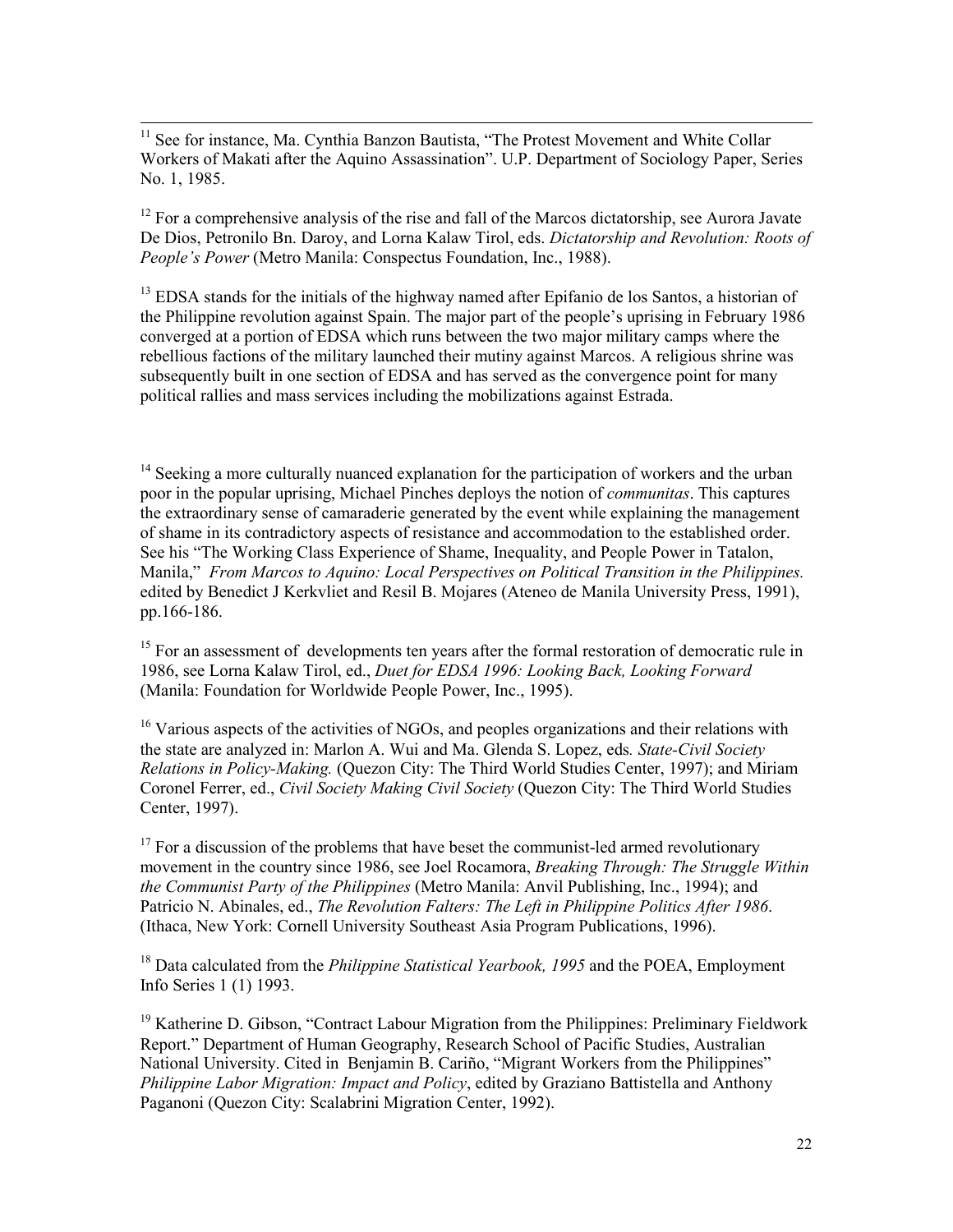$20$  Some studies that address the various aspects of this phenomenon include: Anne-Marie Hilsdon, "The Good Life: Cultures of Migration and Transformation of Overseas Workers in the Philippines," *Pilipinas,* no. 29 (Fall 1997): 49-62; R. Pertierra, ed., *Remittances and Returnees: The Cultural Economy of Migration in Ilocos* (Quezon City: New Day Publishers, 1992); and Noel D. Vasquez, "Economic and Social Impact of Labor Migration," *Philippine Labor Migration: Impact and Policy*, edited by Graziano Battistella and Anthony Paganoni (Quezon City: Scalabrini Migration Center, 1992): 41-67.

 $\overline{a}$ 

 $21$  For a study of El Shaddai, see Grace R. Gorospe-Jamon, "The El Shaddai Prayer Movement: A Study of Political Socialization in a Religious Context" (Ph.D. dissertation, University of the Philippines, 1999).

 $^{22}$  Survey findings by the Asia Research Organization and cited in Grace Gorospe Jamon, "The El Shaddai Prayer Movement: A Study of Political Socialization in a Religious Context". This same survey shows that 56 percent of the regular listeners of the radio station belong to Class DE, the equivalent of the low-income and poor social classes.

<sup>23</sup> In the Philippines, a *barangay* is the smallest political-administrative unit. *Barangay* officials are elected every three years. In the methodology and classificatory scheme of consumer research studies, class "C" *barangays* represent the middle class communities.

 $^{24}$  For a full discussion of the conceptual issues and methodological approach used in this survey, see Ma. Cynthia Banzon-Bautista, "Exploring the Middle Classes in the Philippines," 1999.

 $^{25}$  A total of 11 candidates contested the 1998 presidential elections but only four got more than 10 percent of the total votes cast. Estrada, who received 39.86 % of the votes was followed by the following: former speaker of the House Jose de Venecia, 15.87%; Senator Raul Roco, 13.83%; and former Cebu Governor Emilio Osmena, 12.44%. These figures are from official electoral results issued by the Commission on Elections (COMELEC).

<sup>26</sup> "Erap" is Estrada's adopted nickname popularized by his movie roles and the name "Estrada" itself is actually his adopted movie name. His real family name is Ejercito and after becoming president, he was officially called Joseph Ejercito Estrada.

 $27$  The class categories referred here are gradational concepts that have been used by both opinion poll survey institutions and consumer research companies. Using a gradational scheme, Classes AB refer to the upper class, Class C to the middle classes, Class D to the lower classes, and Class E to the poorest class. Because of their small numbers, classes AB and C are usually combined into just one class, ABC. For the key socio-economic indicators used to identify these classes, refer to note no. 5. The data on Estrada's electoral performance by socio-economic classes used here are from the Social Weather Stations (SWS) 1998 National Exit Poll. See http://www.sws.org.ph/exitpsdc.htm Unfortunately, the Commission on Elections does not generate election data correlated with social classes.

<sup>28</sup> If class ABC is disaggregated, class AB would be about 2 percent, and class C, 10 percent of the voting population.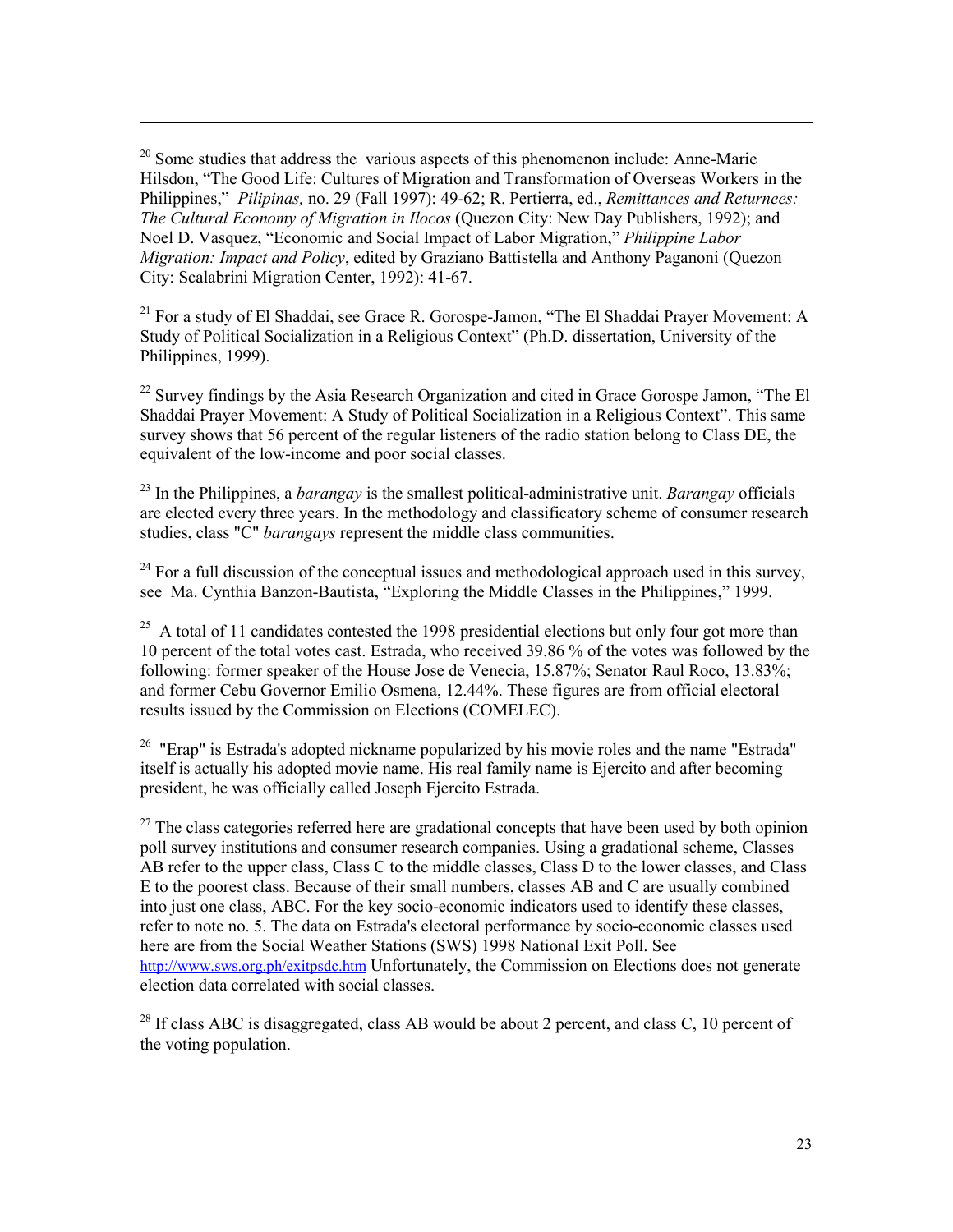<sup>29</sup> For the upper and middle classes, Angara's record as a well-established lawyer, former president of the University of the Philippines, and former Senate President, provided some balance to what was perceived as Estrada's lack of intellectual and managerial skills.

 $\overline{a}$ 

<sup>30</sup> The May 1998 national elections also saw the implementation for the first time of the constitutional mandate for the election of party-list representatives which will make up 20 percent of the total membership of the lower house of Congress. A political party running under the party-list system must win at least 2 percent of the total votes cast for the party list to be entitled to a seat in the lower House. In the 1998 elections, of the 123 parties accredited by the Commission on Elections for the party-list elections only 13 parties succeeded in getting at least 2 percent of the votes cast. For a preliminary assessment of the 1998 party-list elections see, Agustin Martin G. Rodriguez and Djorina Velasco, *Democracy Rising? The Trials and Triumphs of the 1998 Party-List Elections*, Quezon City: Institute of Politics and Governance and Friedrich Ebert Stiftung, 1998.

 $31$  Those appointed to key government positions included: Felipe Medalla, director-general of National Economic and Development Authority (NEDA); Benjamin Diokno, secretary of the Department of Budget and Management; Leonor Briones, National Treasurer; and Horacio Morales, secretary of Agrarian Reform. The first three are all professors at the University of the Philippines (U.P.) while Morales, also a U.P. graduate, headed the Philippine Rural Reconstruction Movement (PRRM), the country's biggest development NGO. All four decided to stick it out with Estrada and resigned only the day before the president was forced out of power.

<sup>32</sup> See Ellen Tordesillas, "The Nocturnal President" Philippine Center for Investigative Journalism, 1999. Among the regular members of the "midnight cabinet" were: Governor Luis Singson, Representative Luis Asistio and business cronies such as Dante Tan, Ramon Lee, Lucio Co, Jaime Dichavez, William Gatchalian, Eusebio Tanco, Jacinto Ng, Charlie Ang, and Mark Jimenez. After a falling out with Estrada and other cronies over the disposition of franchise rights over a recently legalized form of gambling (lotto), Gov. Singson provided the expose on Estrada's systematic collection of illegal gambling fees that would ignite the mass movement to oust the president. The other cronies were involved in various forms of corruption and influence peddling including stock market manipulations, corporate takeovers using government funds, monopoly trading, money laundering, and fronting for bank accounts and corporations identified with Estrada and his family. Two other powerful allies of Estrada are Eduardo Cojuangco, Jr., an original Marcos crony and head of the country's biggest manufacturing conglomerate; and Lucio Tan, one of the country's wealthiest businessman charged with multi-billion peso tax evasions and owner of the Philippine Air Lines, Philippine National Bank, Allied Bank, Fortune Tobacco and a number of other big corporations.

<sup>33</sup> Statement by Karina Constantino-David in neveragain@egroups.com, 19 October 2000.

 $34$  For a discussion of the concept and practice of "gangster capitalism", see Nancy Holmstrom and Richard Smith, "The Necessity of Gangster Capitalism: Primitive Accumulation in Russia and China," *Monthly Review*, vol. 51, no. 9 (February 2000), pp. 1-15.

<sup>35</sup> See Sheilah S. Coronel, Yvonne T. Chua, Luz Rimban, and Vinia Datinguinoo, "A Scandal of Grand Mansions," Business World (Internet Edition, http://www.bworld.com.ph. 28-30 November 2000).